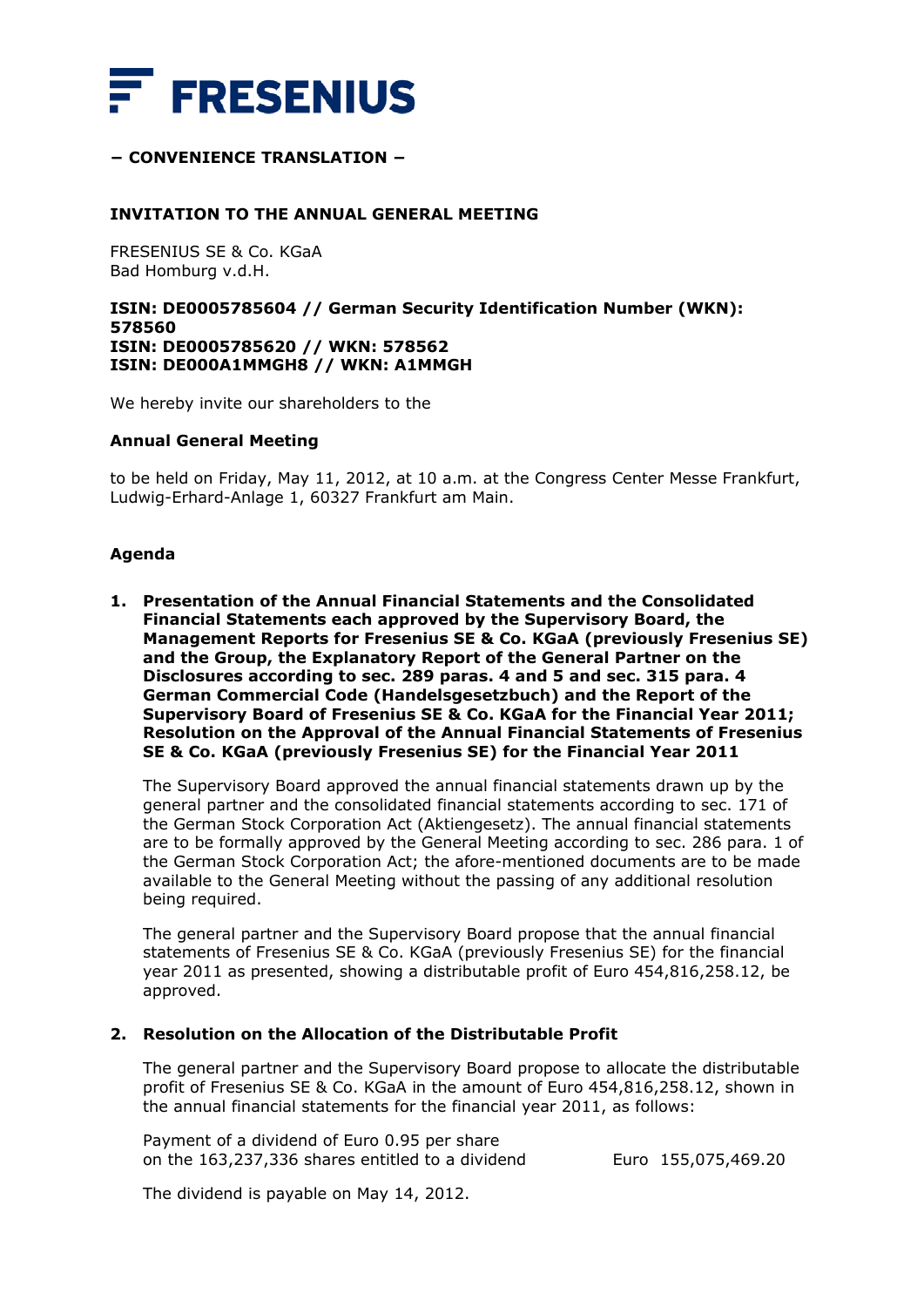| Additions to other reserves   | Euro 299,700,000.00 |
|-------------------------------|---------------------|
| Balance to be carried forward | 40,788.92<br>Euro   |
|                               | Euro 454,816,258.12 |

### **3. Resolution on the Approval of the Actions of the Then Management Board of Fresenius SE for its Term of Office from January 1, 2011, until January 28, 2011**

Until the effectiveness of the transformation of legal form on January 28, 2011, the Company was in the legal form of a Societas Europaea under the name Fresenius SE. For this reason, the management of the Company until January 28, 2011, was conducted by the then Management Board of Fresenius SE. The subject matter of this agenda item is therefore the ratification of the actions of the then Management Board of Fresenius SE.

The general partner and the Supervisory Board propose to approve the actions of the members of the Management Board of Fresenius SE for fiscal year 2011 who were in office from January 1, 2011, until January 28, 2011.

# **4. Resolution on the Approval of the Actions of the Then Supervisory Board of Fresenius SE for its Term of Office from January 1, 2011, until January 28, 2011**

The general partner and the Supervisory Board propose to approve the actions of the members of the Supervisory Board of Fresenius SE for fiscal year 2011 who were in office from January 1, 2011, until January 28, 2011.

# **5. Resolution on the Approval of the Actions of the General Partner from January 28, 2011, until December 31, 2011**

On January 28, 2011, the transformation of legal form of the Company into a KGaA (Kommanditgesellschaft auf Aktien − Partnership limited by shares) took effect. Since then, the general partner conducts the management of the Company. The subject matter of this agenda item is therefore the ratification of the actions of the general partner.

The general partner and the Supervisory Board propose to approve the actions of the general partner from January 28, 2011, until December 31, 2011.

### **6. Resolution on the Approval of Actions of the Supervisory Board from January 28, 2011, until December 31, 2011**

The general partner and the Supervisory Board propose to approve the actions of the Supervisory Board of the Company from January 28, 2011, until December 31, 2011.

# **7. Election of the Auditor and Group Auditor for the Financial Year 2012**

Upon recommendation of its Audit Committee, the Supervisory Board proposes to elect KPMG AG Wirtschaftsprüfungsgesellschaft, Berlin, as the auditor and group auditor for the fiscal year 2012.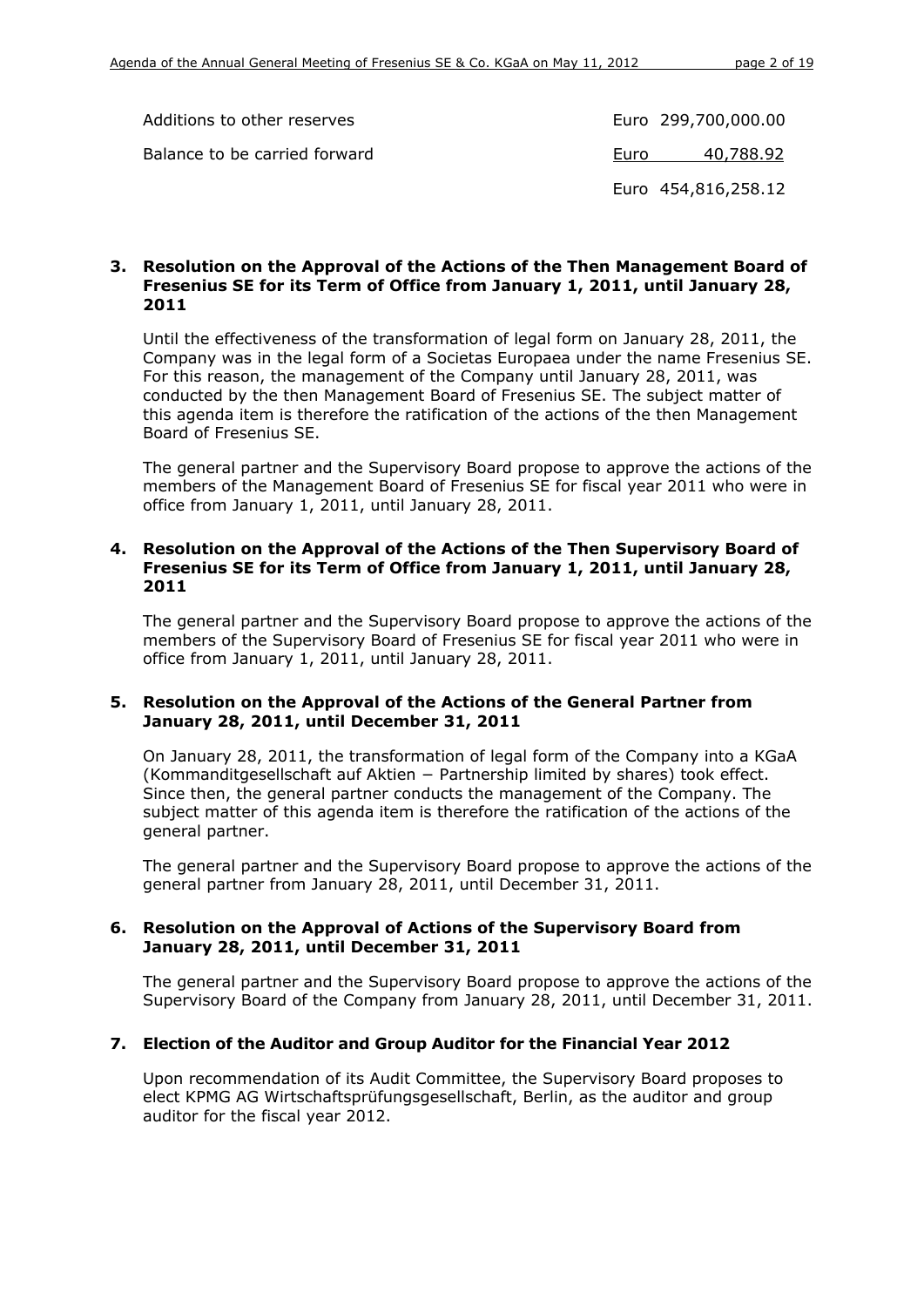### **8. Resolution on the Approval of the Amended System of Compensation of the Members of the Management Board of the General Partner.**

The shareholders of Fresenius SE approved in the Annual General Meeting on May 12, 2010, with a majority of about 99.51% of the votes cast, the at this time applicable system of compensation of the then Management Board of Fresenius SE. The system of compensation had been adjusted to the requirements of the Act on the Appropriateness of Executive Board Compensation, effective August 5, 2009, as applicable. The Supervisory Board of Fresenius Management SE resolved to complement the system in 2011 by a share-based compensation with cash settlement (performance shares) in order to strengthen the component with longterm incentive effects. Because of this change, the amended Management Board compensation system of the general partner is again submitted for approval to the Annual General Meeting, in accordance with sec. 120 para. 4 of the German Stock Corporation Act.

The amended compensation system, which is subject to the aforementioned approval, is further described on pages 26 et seq. of the annual report 2011 of Fresenius SE & Co. KGaA. The compensation report is part of the annual report and is available for inspection by the shareholders at the offices of Fresenius SE & Co. KGaA (Else-Kröner-Straße 1, 61352 Bad Homburg v.d.H.). Shareholders can receive a copy of the documents free of charge upon request. The annual report is also available on the website [www.fresenius.com,](http://www.fresenius.com/) see Investor Relations / Publications. The documents will also be available at the Annual General Meeting at the information desk.

The general partner and the Supervisory Board propose to approve the amended system of compensation of the members of the Management Board of the general partner of Fresenius SE & Co. KGaA.

# **9. Resolution Authorizing the Issue of Option Bonds and/or Convertible Bonds and the Exclusion of Subscription Rights as well as a Resolution Concerning the Creation of a Conditional Capital and the Corresponding Amendment to the Articles of Association**

Adequate capital is an essential prerequisite for the Company's development. In order to provide the Company with sufficient flexibility to finance its future growth, an authorization shall be granted to issue option bonds and/or convertible bonds (jointly referred to below as "Bonds") and to create a corresponding Conditional Capital. The issue of the Bonds will enable the Company to take advantage of attractive funding opportunities, such as access to debt at favorable interest rates.

The general partner and the Supervisory Board propose the following resolution:

a) The general partner is authorized to issue option bearer bonds and/or convertible bearer bonds or combinations of these instruments, once or several times, with the consent of the Supervisory Board up until May 10, 2017, for a total nominal amount of up to Euro 2.5 billion, also in various tranches, and to grant the bondholders option or conversion rights in respect of up to a total of 16,323,734 ordinary bearer shares representing Euro 16,323,734.00 of the share capital in accordance with the specific conditions for the Bond (referred to below as "Bond Conditions"). The Bond Conditions may also stipulate mandatory conversion on maturity or at other times, including the obligation to exercise the option/conversion right. The Bonds shall be issued for cash.

The Bonds may also be issued by companies domiciled in Germany or in other countries where Fresenius SE & Co. KGaA directly or indirectly holds the majority of the shares (referred to below as "Affiliated Companies"); this does not include Fresenius Medical Care AG & Co. KGaA and its affiliates. If the Bonds are issued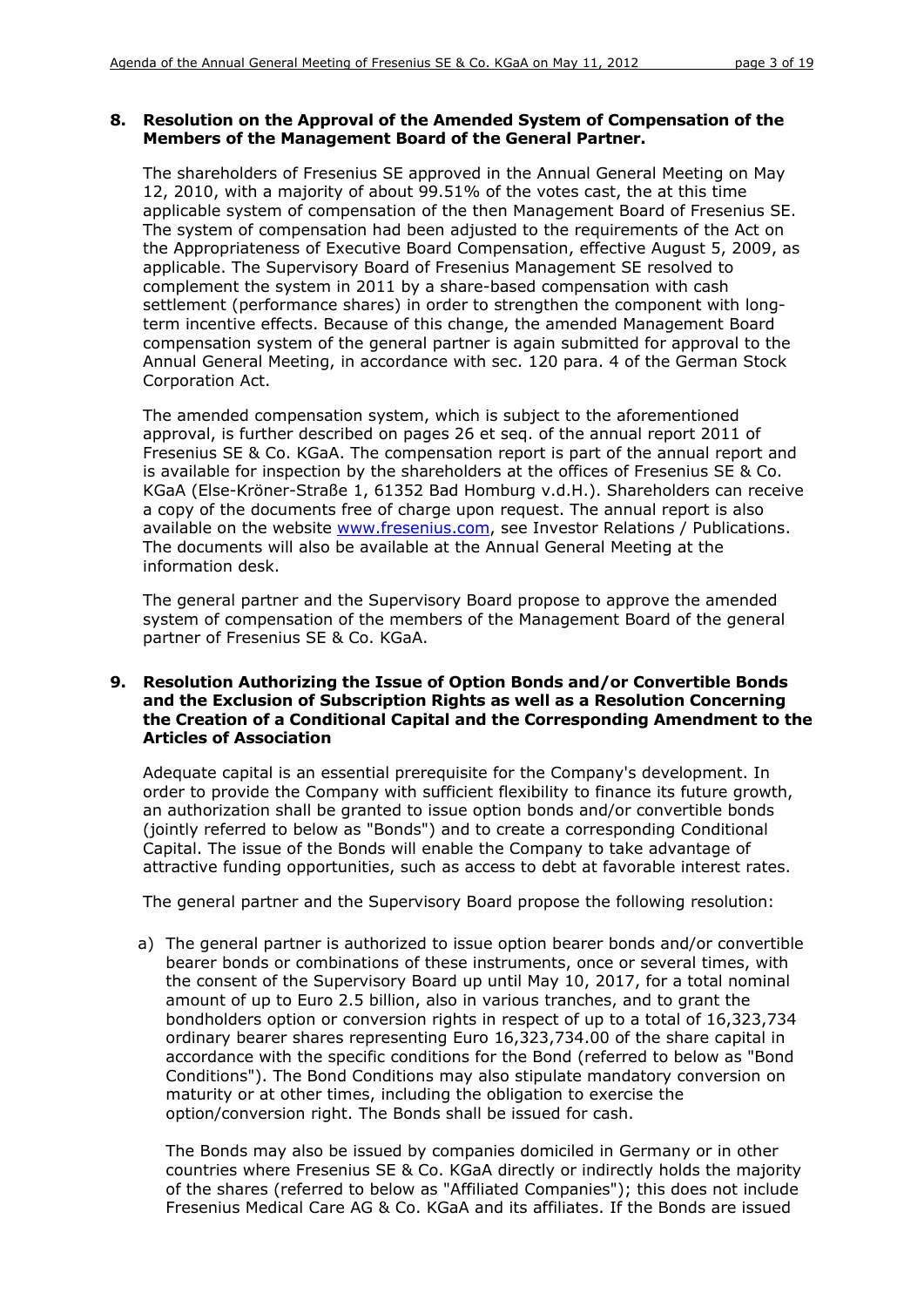through an Affiliated Company, the general partner shall be authorized, with the consent of the Supervisory Board, to effect Fresenius SE & Co. KGaA to guarantee for the Bonds, and to grant option rights to holders of option bonds and conversion rights to holders of convertible bonds in respect of shares in Fresenius SE & Co. KGaA as well as to make any further statements necessary for a successful issue and to perform the necessary acts.

The Bond Conditions may also make it mandatory to exercise an option or conversion right on maturity or at an earlier date, even if Bonds are issued by Affiliated Companies.

If option bonds are issued, one or several warrants shall be attached to each option bond, entitling the holder to subscribe for shares in Fresenius SE & Co. KGaA in accordance with the Bond Conditions to be determined by the general partner. For option bonds issued by the Company, the Bond Conditions may provide that the option price, set in accordance with this authorization, may also be paid by transferring partial option bonds and, if necessary, making an additional cash payment. The proportion of the share capital represented by the shares issued for each partial option bond may be no higher than the nominal amount of this partial option bond. To the extent fractional shares are created, it may be stipulated that these fractions can be added up to form whole shares in accordance with the Bond Conditions, if necessary by making an additional payment.

If convertible bonds are issued, the holders of the Bonds shall be granted the right or, if conversion is to be mandatory, they shall undertake to exchange their convertible bond for shares in the Company, in accordance with the Bond Conditions. The conversion ratio shall be arrived at by dividing the nominal value or, if the issue price is below the nominal value, the issue price of a partial bond by the conversion price set for a share in the Company. The conversion ratio may in all cases be rounded up or down to a whole number. In addition, it can be stipulated that fractional amounts can be amalgamated and/or settled in cash; furthermore an additional cash payment may be provided for. Apart from this, the Bond Conditions may stipulate that the conversion ratio shall be variable and the conversion price determined on the basis of future stock exchange prices within a certain bandwidth.

Without prejudice to sec. 9 para. 1 and sec. 199 of the German Stock Corporation Act (*Aktiengesetz*), the option or conversion price must be at least 80% of the volume-weighted, average stock exchange price of the Company's shares in the XETRA trading system of the Frankfurt Stock Exchange (or a comparable successor system) on the date when the Bond Conditions are set between the start of trading and the time when the Bond Conditions become final.

Without prejudice to sec. 9 para. 1 of the German Stock Corporation Act, the option or conversion price may be adjusted to preserve the value of the rights on the basis of an anti-dilution clause, as provided for in the Bond Conditions, if the Company increases the share capital before the end of the option period or conversion period, granting subscription rights to its shareholders, or, if the Company issues or guarantees further Bonds and does not grant subscription rights to the holders of existing option rights or conversion rights or the corresponding obligations. The Bond Conditions may also provide for an adjustment to the option or conversion price to preserve the value of the rights in the case of other measures taken by the Company that may lead to a dilution of the value of the option rights or conversion rights or the corresponding obligations.

The Bond Conditions may entitle the Company not to issue shares when an option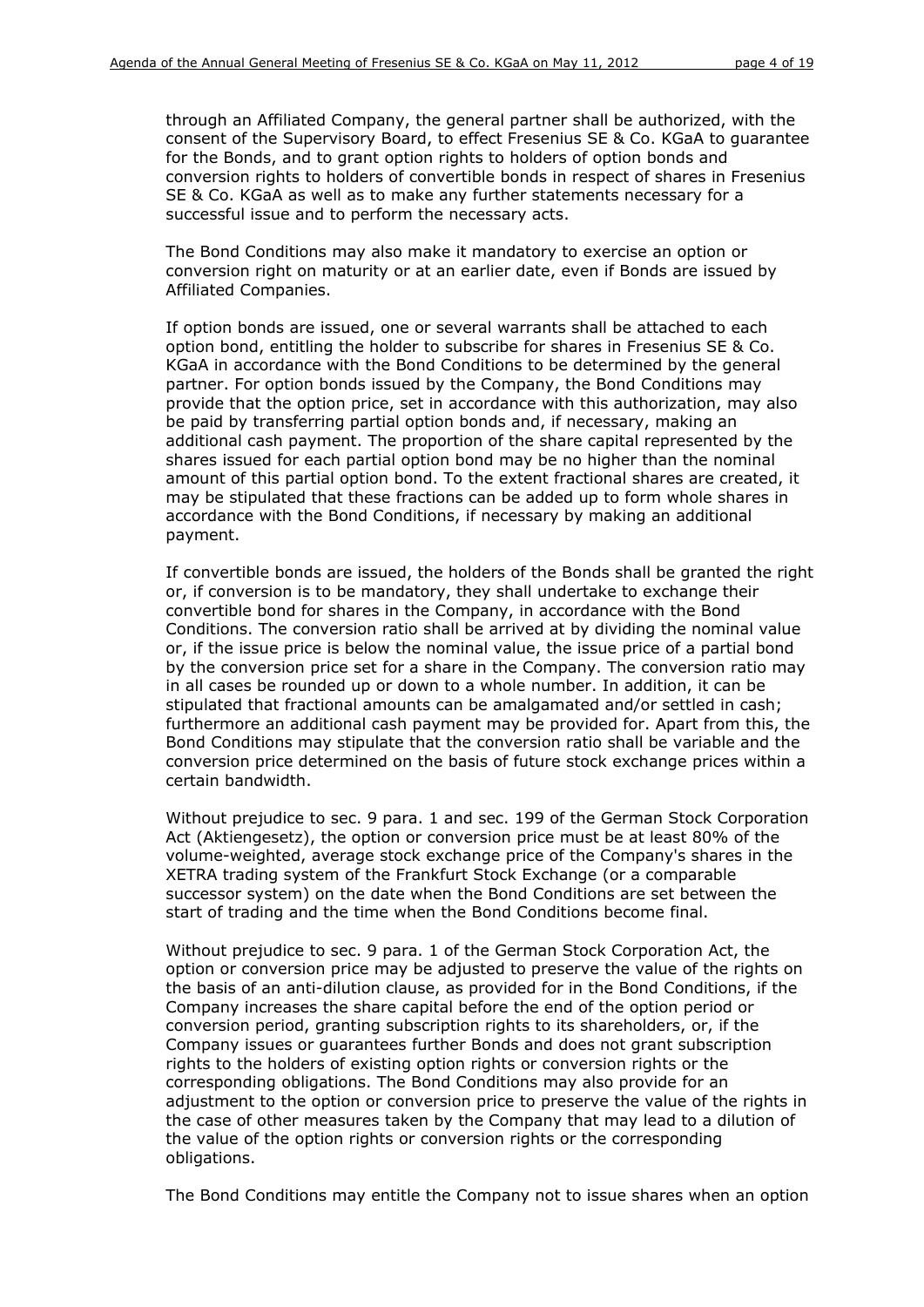or conversion right is exercised, but to make a cash payment instead. The Bond Conditions may furthermore entitle the Company to grant bondholders shares in the Company in full or partial settlement of the cash amount that has become due. Bondholders' subscription or conversion rights may also be exchanged for own shares and for newly issued shares from the Company's Authorized Capital and/or from a Conditional Capital and/or an Authorized Capital to be created by a resolution passed at a later date and/or from an ordinary capital increase; claims from a mandatory conversion or the mandatory exercise of an option may also be satisfied in this way.

The general partner is authorized, with the consent of the Supervisory Board, to set the precise method for calculating the exact option or conversion price as well as the further details governing the issue and the features of the Bonds as well as the Bond Conditions, or to determine these in agreement with the officers and directors of the Affiliated Companies issuing the Bonds, in particular, to set the interest rate, the issue price, the time to maturity and the denomination, the subscription or conversion ratio, an explanation why to make it mandatory to exercise the conversion or option rights, to require an additional cash payment, to pay compensation for or amalgamate fractional amounts, to make a cash payment instead of delivering shares, to deliver existing shares instead of issuing new shares as well as to determine the option and the conversion period.

The shareholders shall be granted a right to subscribe for the Bonds in principle; the subscription rights may also be granted in such a way that the Bonds are underwritten by a credit institution or a company operating according to sec. 53 para. 1 sent. 1 or sec. 53b para. 1 sent. 1 or para. 7 of the German Banking Act (*Kreditwesengesetz*) (financial institution) or a consortium consisting of such credit or financial institutions with the obligation to offer the Bonds to the shareholders for subscription. The general partner, however, is authorized, with the consent of the Supervisory Board, to exclude the shareholders' subscription rights in the following cases:

a. insofar as the issue price of a Bond is not significantly lower than the theoretical market value calculated according to recognized actuarial methods. The sum of the shares to be issued on the basis of Bonds in accordance with this authorization pursuant to sec. 186 para. 3 sent. 4 of the German Stock Corporation Act (excluding subscription rights and for cash) together with other shares issued or sold in accordance with this statutory provision during the time that this authorization remains effective shall be no higher than 10% of the share capital. The calculation of the 10% limit shall be based on the sum of the share capital at the time when the resolution granting authorization to issue Bonds is passed by the General Meeting, or on the sum of the share capital at the time when such powers are exercised, whichever is lower. Shares issued between the time that the resolution granting authorization to issue Bonds is passed by the General Meeting and the time when these powers are exercised on the basis of the Authorized Capital in accordance with Article 4 para. (4) of the Articles of Association of Fresenius SE & Co. KGaA, excluding the shareholders' subscription rights and against contributions in kind, shall also be taken into consideration with regard to this limit. Furthermore, shares acquired before this authorization is exercised pursuant to the authorization granted to the general partner by the resolution to be adopted at this General Meeting under agenda item 10 and shares that have been sold excluding subscription rights in accordance with sec. 71 para. 1 no. 8 in conjunction with sec. 186 para. 3 sent. 4 of the German Stock Corporation Act shall also be taken into account with regard to this limit;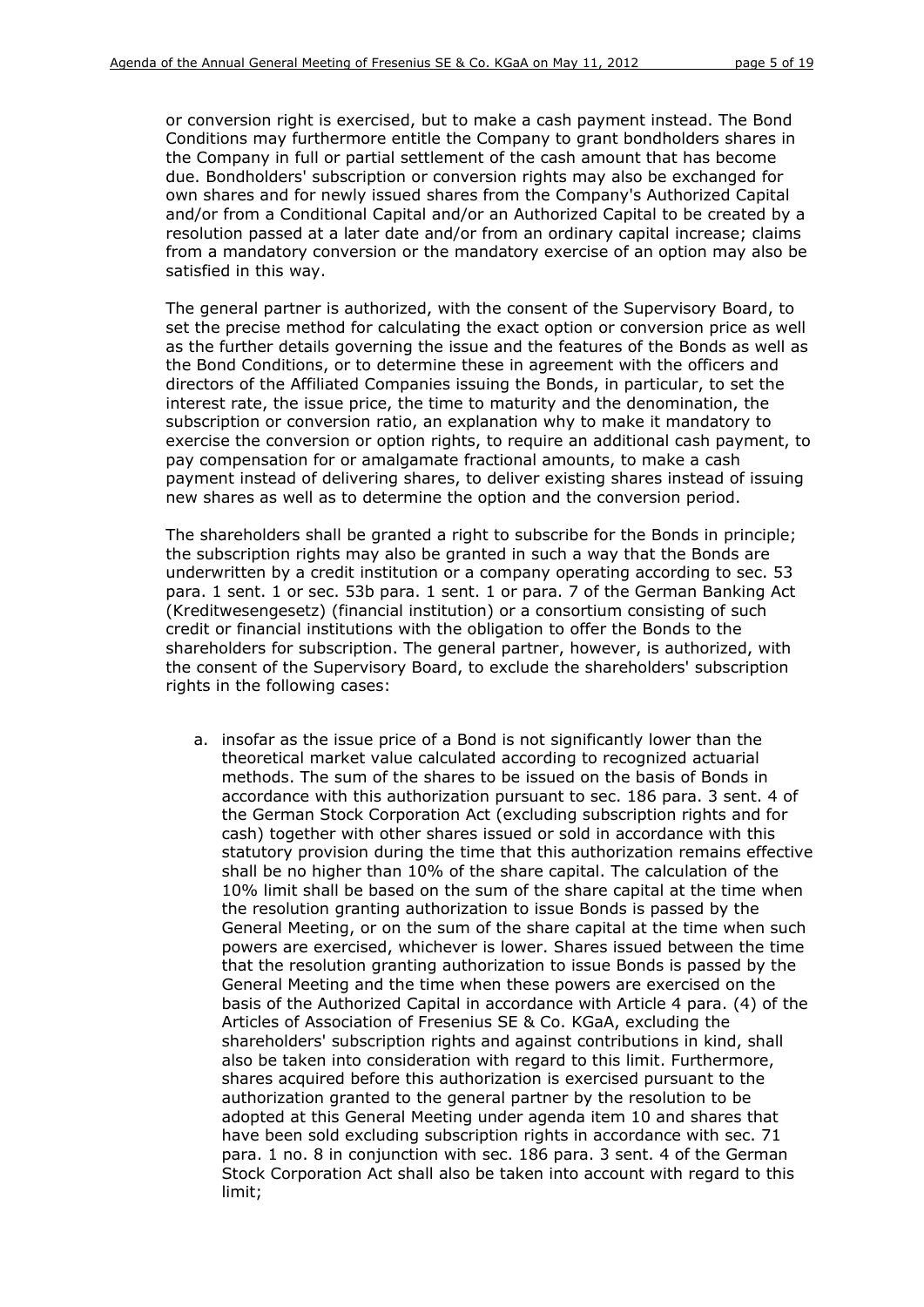- b. to the extent that this is necessary for fractional amounts resulting from the subscription ratio;
- c. in order to compensate holders of conversion/option rights to the shares of the Company for dilutions of these rights by granting them the subscription rights they would have after exercising these rights.

The general partner may only exercise the aforementioned authorization to exclude subscription rights to the extent that the proportional amount (sec. 8 para. 3 sent. 3 of the German Stock Corporation Act) of all shares issued subject to an exclusion of subscription rights does not exceed 20% of the share capital, neither at the time when the authorizing resolution is adopted nor at the time when it is exercised. Insofar as use is made of any other authorization to issue shares in the Company (particularly from Authorized Capital I in accordance with Article 4 para. (4) of the Articles of Association) during the validity of the present authorization to issue option bonds and/or convertible bonds or a combination of these instruments up until the time that this authorization is utilized, or if rights are exercised that make it possible or mandatory to subscribe for shares in the Company and subscription rights are excluded, this shall be taken into account with regard to the aforesaid 20% limit. Conversely, if the general partner excludes subscription rights to shares from Authorized Capital I in accordance with Article 4 para. (4) of the Articles of Association, this will be taken into account with regard to the 20% limit prescribed in relation to this capital.

- b) In order to grant shares to holders of option/convertible bonds issued on the basis of the aforementioned authorization in accordance with letter a), the share capital shall be conditionally increased by up to Euro 16,323,734.00 through issuing up to 16,323,734 ordinary bearer shares (Conditional Capital IV). The conditional capital increase shall only be implemented to the extent that the holders of convertible bonds or of warrants from option bonds issued by Fresenius SE & Co. KGaA or an Affiliated Company up until May 10, 2017, on the basis of the authorization granted to the general partner in accordance with letter a), exercise their conversion/option rights and as long as no other forms of settlement are used. The new shares shall be issued at the conversion/option prices to be determined in accordance with the aforementioned authorizing resolution. The new ordinary bearer shares shall participate in the profits from the start of the financial year in which they are issued. The general partner is authorized, with the consent of the Supervisory Board, to determine the further details regarding the implementation of the conditional capital increase.
- c) A new Conditional Capital of up to Euro 16,323,734.00 shall be created. For this purpose, in Article 4 of the Articles of Association of Fresenius SE & Co. KGaA para. (8) shall become para. (9) and a new para. (8) with the following wording shall be inserted:

"The Company's share capital has been conditionally increased by up to Euro 16,323,734.00 through issuing of up to 16,323,734 new ordinary bearer shares. The conditional capital increase shall only be implemented to the extent that the holders of convertible bonds issued for cash or of warrants from option bonds issued for cash by Fresenius SE & Co. KGaA or an affiliated company up until May 10, 2017, on the basis of the authorization granted to the general partner by the General Meeting of May 11, 2012, exercise their conversion or option rights and as long as no other forms of settlement are used (Conditional Capital IV). The new ordinary bearer shares shall participate in the profits from the start of the financial year in which they are issued.

The general partner is authorized to determine the further details regarding the implementation of the conditional capital increase, with the consent of the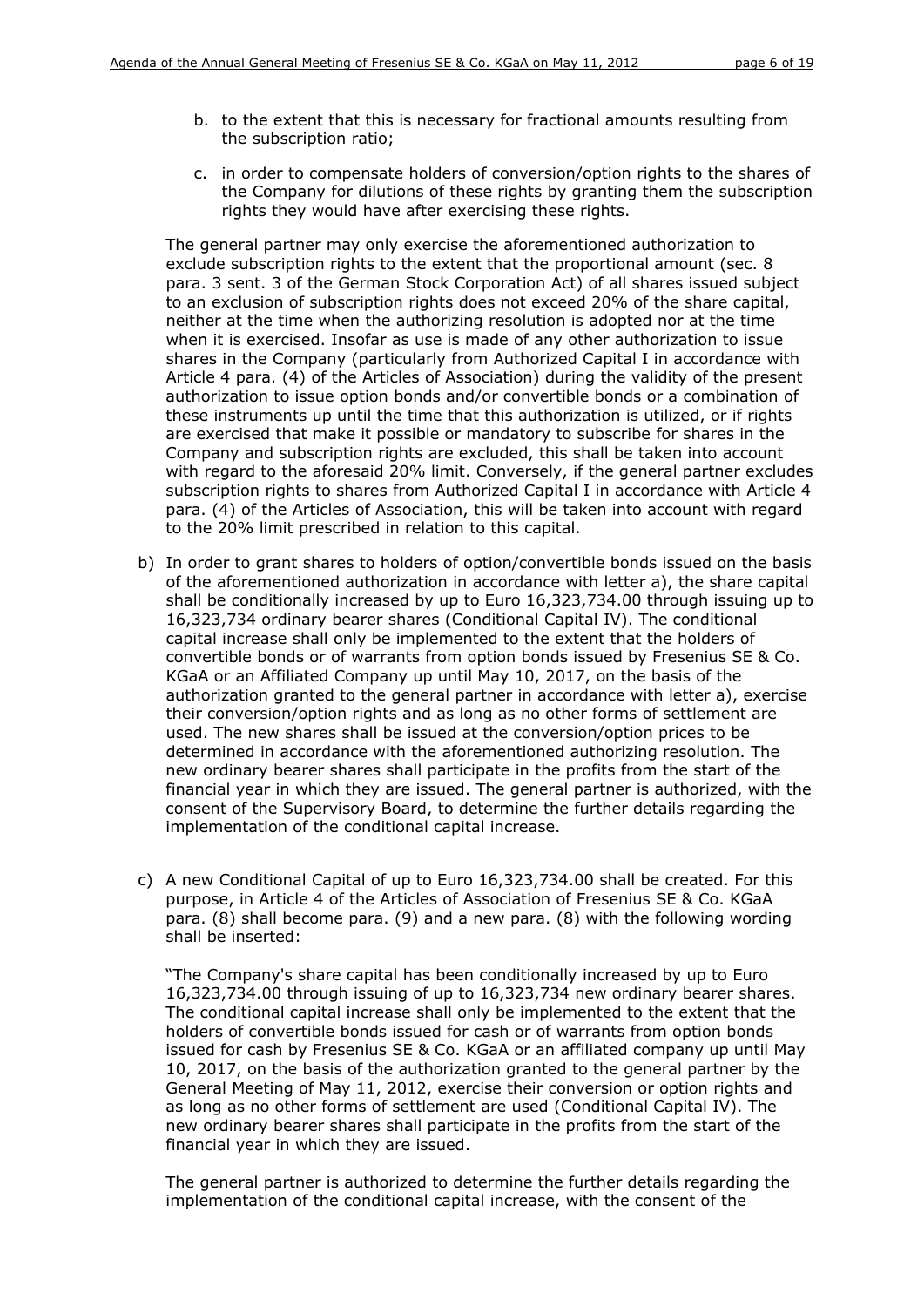Supervisory Board. The Supervisory Board is authorized to amend Article 4 para. (8) of the Articles of Association in accordance with the utilization of the Conditional Capital IV from time to time. The same applies if the authorization to issue convertible/option bonds is not exercised after the end of the authorization period and if the Conditional Capital IV is not utilized after the expiry of all conversion and option periods."

In accordance with sec. 186 para. 4 sent. 2 in conjunction with sec. 203 para. 2 sent. 2 of the German Stock Corporation Act, the general partner shall submit a written report on the reasons for the authorization to exclude the subscription rights. The contents of this report can be found in the Annex to this invitation to the Annual General Meeting.

# **10. Resolution on the Authorization to Purchase and Use Own Shares Pursuant to sec. 71 para. 1 no. 8 of the German Stock Corporation Act and on the Exclusion of Subscription Rights**

In accordance with established practice among large German publicly listed companies, the Company shall for the first time be granted the authorization to purchase and use own shares in the Company's best interest pursuant to sec. 71 para. 1 no. 8 of the German Stock Corporation Act. Based on this authorization, the Company shall inter alia be enabled to repurchase shares in order to use them as a liquid consideration in kind in the context of M&A transactions. Also, this authorization shall put the Company in a position to repurchase shares of the Company in the context of conventional share repurchase programs and to redeem *(einziehen)* such shares in order to take into account an adequate level of earnings per share in the interest of all shareholders of the Company. Further, this authorization would allow the Company to use shares of the Company for the servicing of long-term compensation components, e.g. stock option programs. In the interest of sufficient flexibility, the authorization shall be granted for a period of five years in accordance with the German Stock Corporation Act. The purchase and use of own shares require a respective authorization by the General Meeting.

The general partner and the Supervisory Board therefore propose that the following resolution be passed:

- a) The Company is authorized to purchase own shares up to a maximum amount of 10% of the share capital existing at the time of this resolution until May 10, 2017. The shares acquired, together with other own shares held by the Company or attributable to the Company pursuant to secs. 71a et seqq. of the German Stock Corporation Act, must at no time exceed 10% of the share capital. The authorization must not be used for the purpose of trading in own shares.
- b) Subject to the decision of the general partner, the purchase will be effected either (1) on the stock exchange or (2) by way of a public tender offer or a public invitation to shareholders to submit an offer for sale.
	- If and to the extent shares are purchased on the stock exchange, the share price paid by the Company (not including incidental acquisition costs) must not exceed or fall short of 10% of the market price for shares of the Company determined by the opening auction in the XETRA trading system (or a comparable successor system) on the respective stock exchange trading day.
	- If shares are acquired by way of a public tender offer or a public invitation to shareholders to submit an offer for sale, the offer price per share paid by the Company (not including incidental acquisition costs) must not exceed or fall short of the 3-day average trading price of shares determined by the closing price in the XETRA trading system (or a comparable successor system) on the last stock exchange trading day before the publication of the public tender offer or the public invitation to shareholders to submit an offer for sale by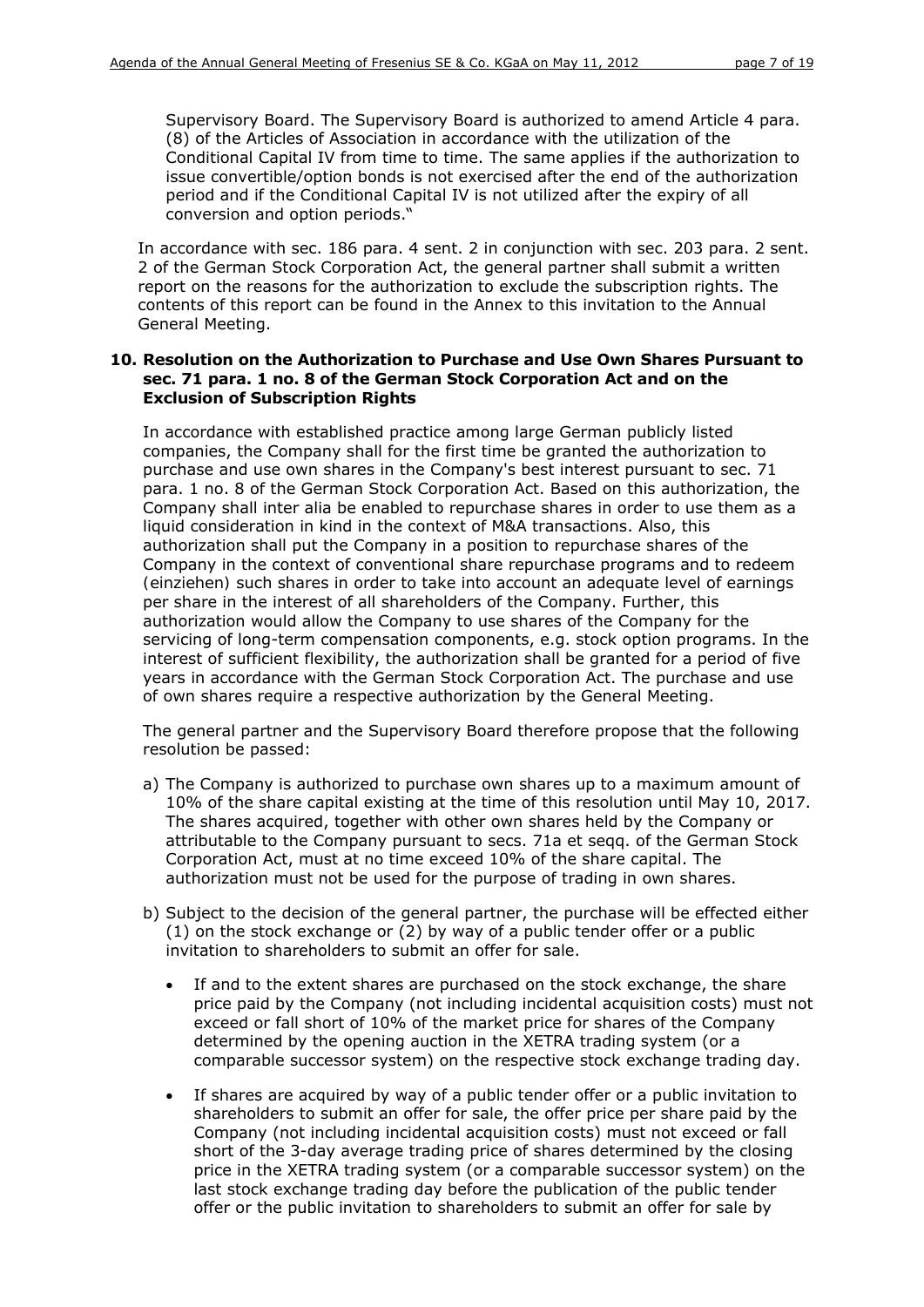more than 10%. If, following the announcement of a public tender offer or a public invitation to submit an offer for sale, there are significant deviations in the relevant stock price, the offer or the invitation to shareholders to submit an offer for sale may be adjusted. In this case, the 3-day average trading price prior to the public announcement of any such adjustment will be the relevant reference stock price. The public tender offer or the invitation to submit an offer for sale may provide for further conditions. If the tender offer is over-subscribed or, in case of an invitation to submit an offer for sale, out of a number of equal offers, not all of them can be accepted. The acquisition then must be effected on a pro-rata basis in accordance with the ratio of shares tendered (tender ratio). Preference may be given to accepting small quantities up to 100 shares per shareholder.

c) The general partner is authorized to use own shares purchased on the basis of this authorization for any purpose legally permissible and in particular for the following purposes:

aa) The shares may be redeemed (*eingezogen*) without the redemption or its execution requiring any further resolution by the General Meeting. They may also be redeemed, in a simplified method, without a capital reduction by way of adjusting the calculated pro rata amount of the Company's share capital represented by the remaining shares. The redemption may be restricted to a portion of the purchased shares only. If the redemption is made by way of the simplified method, the general partner is authorized to modify the number of the shares in the Articles of Association accordingly.

bb) The general partner is authorized to sell ordinary own shares by way other than a sale on the stock exchange or an offer to all shareholders provided that the shares are sold for cash at a price that does not significantly fall short of the stock exchange price of shares of the Company that are subject to the same terms at the time of the sale. In this case, the total number of shares to be sold is limited to 10% of the share capital existing at the time the resolution of the General Meeting on this authorization is passed or - if the value is lower - at the time the authorization is exercised. The aforementioned authorization volume of 10% of the share capital is reduced by the pro-rata share capital attributable to shares or relating to bonds carrying option and/or conversion rights or obligations that were issued or sold after the beginning of May 11, 2012, subject to an exclusion of subscription rights in accordance with sec. 186 para. 3 sent. 4 of the German Stock Corporation Act applied directly, analogously or mutatis mutandis.

cc) The general partner is furthermore authorized to sell own shares to third parties against contributions in kind, in particular in connection with the acquisition of companies, parts of companies, interests in companies or other assets (including receivables), and with regard to mergers.

dd) The general partner is also authorized to grant own shares in lieu of the utilization of a conditional capital of the Company to employees of the Company and companies affiliated with the Company, including members of the management of affiliated companies and to fulfill options or obligations to purchase shares of the Company granted to employees of the Company or companies affiliated with the Company as well as to members of the management of affiliated companies, e.g. in the context of stock option programs or employee benefit schemes.

ee) In addition, the general partner is authorized to use own shares to fulfill bonds carrying option and/or conversion rights or obligations issued by the Company or companies affiliated with the Company pursuant to sec. 17 of the German Stock Corporation Act, if these bonds are issued or were issued, to the exclusion of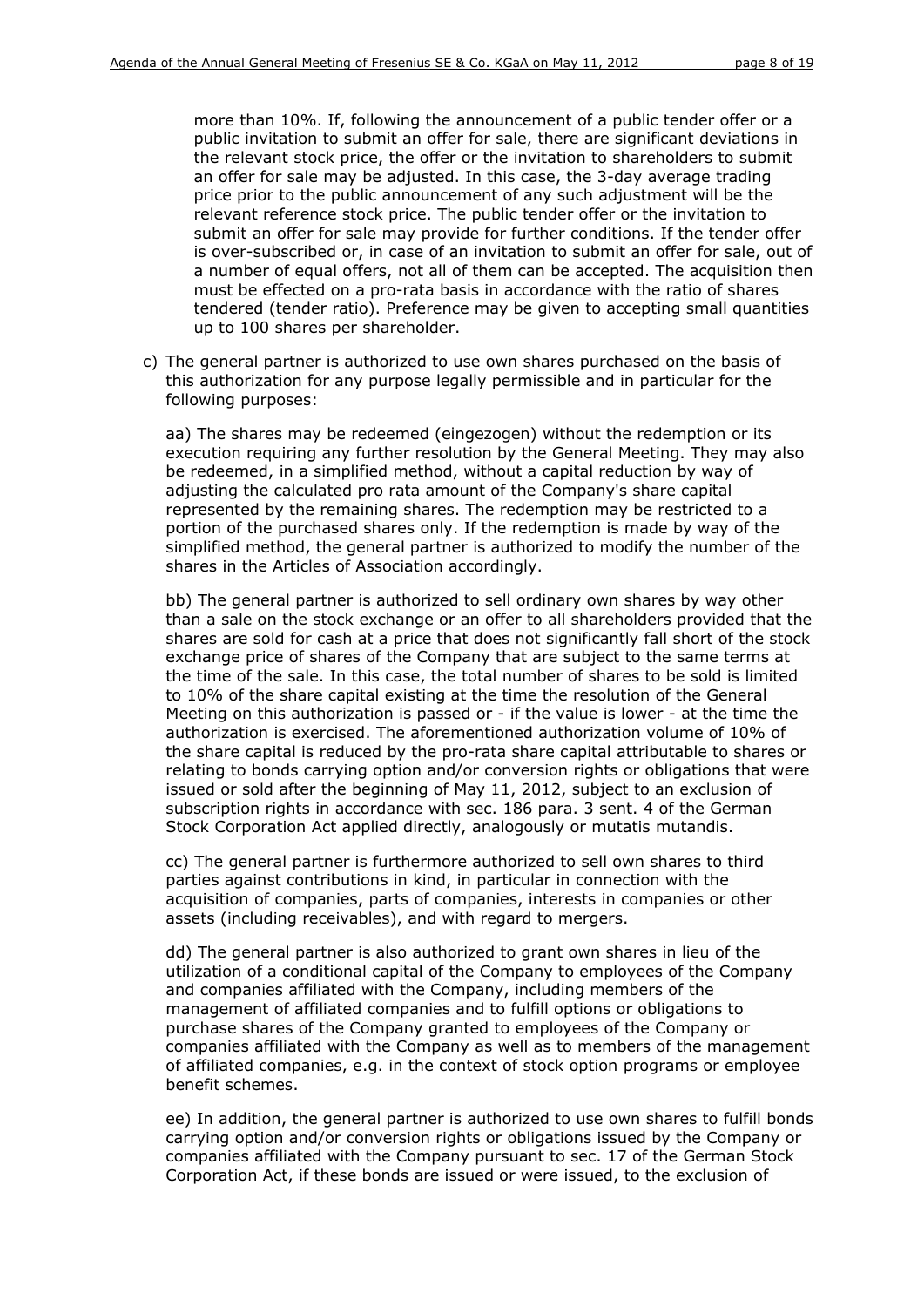subscription rights, in accordance with sec. 186 para. 3 sent. 4 of the German Stock Corporation Act applied directly, analogously or mutatis mutandis.

- d) The Supervisory Board of the general partner is authorized to use own shares purchased by virtue of this authorization in lieu of the utilization of a conditional capital of the Company for fulfilling options or obligations to purchase shares which were granted as variable compensation component, namely in respect of the participation in stock option programs, e.g. the stock option plan 2008, to members of the Management Board of the general partner.
- e) The authorizations under lit. c) and lit. d) include the use of shares of the Company that were acquired pursuant to sec. 71 d sent. 5 of the German Stock Corporation Act.
- f) The authorizations under lit. c) and lit. d) may be exercised once or several times, in full or in part, and individually or together, while the authorizations under lit. c), bb) to ee) may also be exercised by dependent companies or companies that are majority owned by the Company, or by third parties acting for those companies' account or for the account of the Company.
- g) Shareholders' subscription rights for these shares are excluded insofar as these shares are used according to the aforementioned authorizations under lit. c), bb) to ee) and lit. d) or as far as this is necessary to exclude fractional amounts in case of a sale of own shares to all shareholders.

#### **Total Number of Shares and Voting Rights**

At the time the General Meeting is convened, 163,334,670 shares out of a total of 163,334,670 shares issued carry rights of participation and voting rights.

#### **Participation in the General Meeting and Exercise of Voting Rights**

Shareholders who wish to participate in the Annual General Meeting or to exercise their voting rights must register for the Annual General Meeting and prove their eligibility.

The registration and proof of eligibility must be received by the company at

Fresenius SE & Co. KGaA c/o Deutsche Bank AG Securities Production General Meetings Postfach 20 01 07 60605 Frankfurt am Main

Facsimile: +49 69 12012-86045 E-mail: WP.HV@Xchanging.com

at least 6 days prior to the General Meeting, i.e. no later than May 4, 2012, 24:00 hours CEST. For the purpose of proving eligibility, a special proof of share ownership issued by the custodian in writing (*Textform*) in the German or English language is sufficient. The proof of share ownership has to relate to the beginning of April 20, 2012, i.e. 0:00 hours CEST (record date). The shareholder or his authorized representative shall receive an admission ticket for the Annual General Meeting against submission of the proof of share ownership.

In relation to the Company, a shareholder will only be deemed a shareholder entitled to participate in the meeting and to exercise voting rights if the shareholder has submitted the special proof of share ownership. The entitlement to participate in the meeting and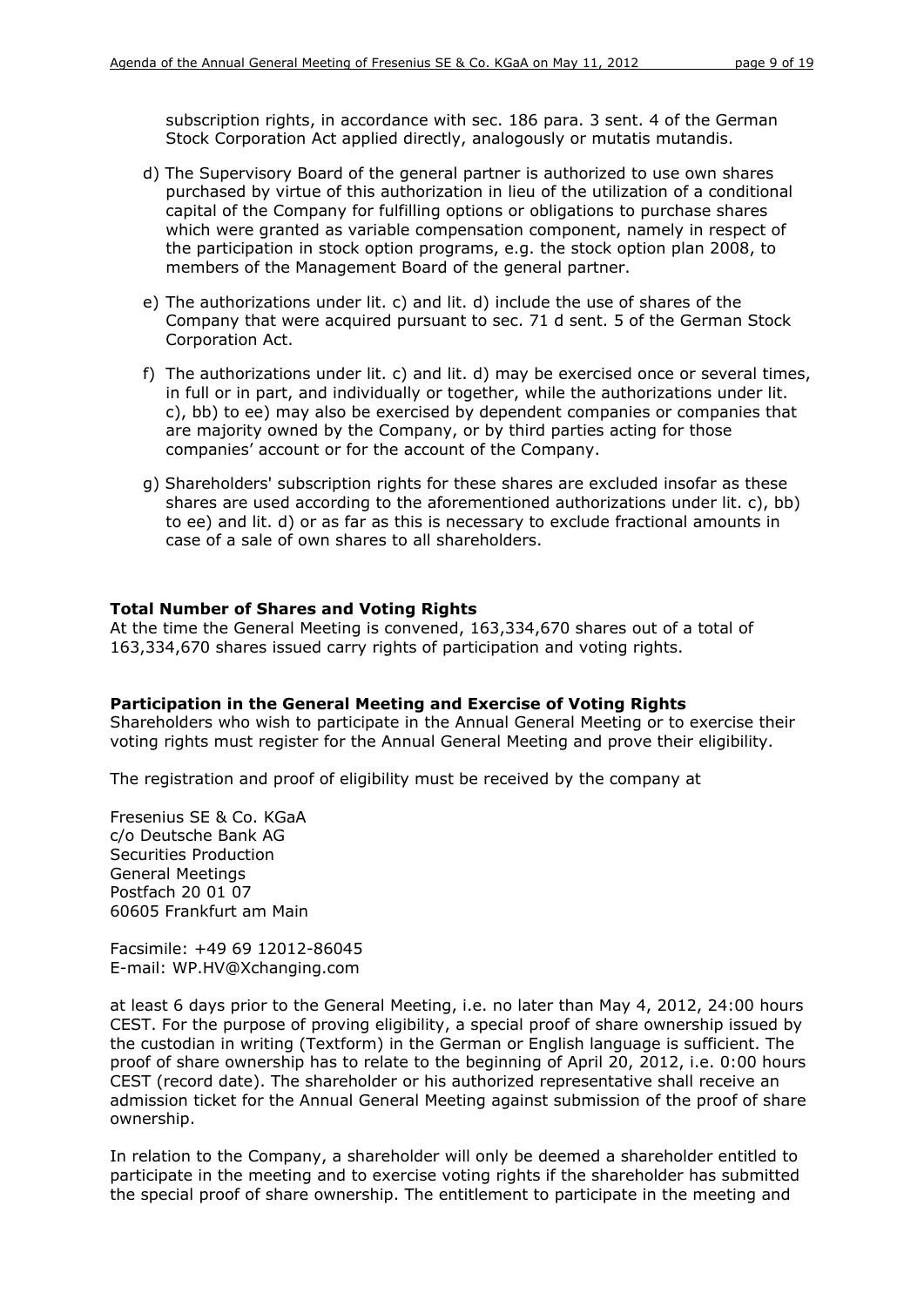the scope of the voting rights are exclusively determined by the shares owned on the record date. The record date shall not lead to a blocking period during which it is not allowed to sell shares. Even in the event of a full or partial sale of the shareholding following the record date, only the shares owned by the shareholder on the record date will be relevant for the participation in the meeting and the scope of the voting rights, i.e. a sale of shares, if any, after the record date will not affect the entitlement to participate in the meeting and the scope of the voting rights. This also applies mutatis mutandis if (additional) shares are purchased after the record date. Persons who do not own any shares on the record date and become shareholders only after the record date, are not entitled to participate in the meeting and to exercise voting rights. The record date does not constitute a relevant date with respect to the entitlement to dividends.

Each share grants one vote in the Annual General Meeting.

### **Voting Procedure**

#### *Voting by Proxies*

A shareholder may also instruct an authorized representative, e.g. the custodian bank, an association of shareholders or any other person of his choice, to exercise his voting right in the Annual General Meeting. A registration of the shareholder, including proof of share ownership, in due time in accordance with the aforesaid will also be necessary in case of a voting by proxy.

Pursuant to sec. 134 para. 3 sent. 3 in conjunction with sec. 278 para. 3 of the German Stock Corporation Act, the power of attorney must be granted and revoked, and the authorization evidenced, to the Company in writing (*Textform*) (sec. 126b German Civil Code (*Bürgerliches Gesetzbuch*). Shareholders who wish to authorize a proxy should use the form of the power of attorney they will receive together with the admission ticket. Evidence of the authorization must either be shown on the day of the General Meeting or be sent to the Company at the following address:

Fresenius SE & Co. KGaA Investor Relations Else-Kröner-Straße 1 61352 Bad Homburg v.d.H. Facsimile: +49 (0) 61 72 / 608-24 88 E-mail: ir-fre@fresenius.com

A submission by e-mail shall preferably be made by Wednesday, May 9, 2012, 6:00 p.m. CEST.

Pursuant to Article 15 para. (4) sent. 3 of the Articles of Association it is determined that a power of attorney can be revoked by appearing in person at the Annual General Meeting.

If the power of attorney is granted to a credit institution, an association of shareholders or any other individual or institution treated as equivalent to the aforesaid pursuant to sec. 135 para. 8 and para. 10 in conjunction with sec. 125 para. 5 of the German Stock Corporation Act and sec. 278 para. 3 of the German Stock Corporation Act, it shall be sufficient pursuant to sec. 135 para. 1 sent. 2 of the German Stock Corporation Act if the power of attorney is kept by the proxy in a verifiable form. Such power of attorney must be complete and may only contain declarations associated with the exercise of voting rights. Shareholders wishing to appoint a credit institution, an association of shareholders or any other individual or institution treated as equivalent to the aforesaid as proxy are asked to agree with the same on the form of the power of attorney.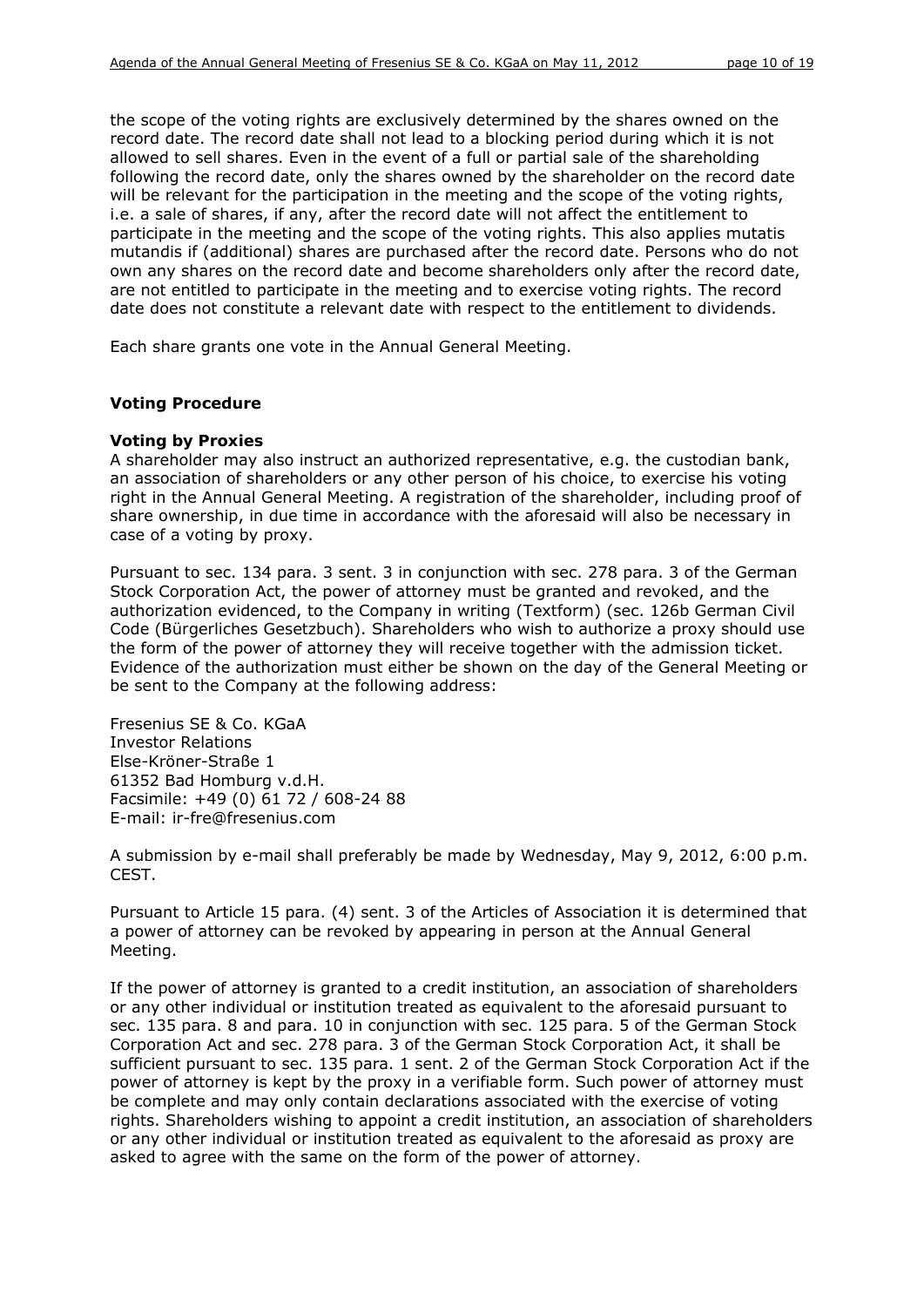### *Voting by Company Proxies*

In addition, the Company offers its shareholders to authorize company-nominated employees, who are bound by instructions given to them (*weisungsgebundene Stimmrechtsvertreter*), as proxies for the exercise of voting rights already prior to the Annual General Meeting. Those shareholders who wish to grant a power of attorney to the proxies nominated by the Company also have to register for the Annual General Meeting and prove their eligibility as aforesaid. The power of attorney granted to proxies and the instructions to them shall be received preferably by Wednesday, May 9, 2012, 6:00 p.m. CEST; they shall be in writing (*Textform*). The shareholders shall receive the corresponding documents and information together with the admission ticket to the Annual General Meeting.

The power of attorney and the instructions given to the proxies nominated by the Company are to be addressed by mail, facsimile or by electronic means of communication (by e-mail) exclusively to the following address:

Fresenius SE & Co. KGaA Investor Relations Else-Kröner-Straße 1 61352 Bad Homburg v.d.H. Facsimile: +49 (0) 61 72 / 608-24 88 E-mail: ir-fre@fresenius.com

The Company proxies are to vote in accordance with the instructions issued by the shareholders. If no instructions are issued, the power of attorney shall be invalid. Please note that the proxies are unable to accept any authority or instructions for exercising the right to speak and to ask questions, to submit motions or to file objections against shareholders' resolutions adopted at the General Meeting and that proxies will always abstain from voting in respect of resolutions proposed by shareholders during the General Meeting which have not been announced prior to the General Meeting.

# **Shareholder Rights**

*Motions by Shareholders to Amend the Agenda pursuant to sec. 122 para. 2 in conjunction with sec. 278 para. 3 of the German Stock Corporation Act*  Shareholders whose aggregate shareholding equals or exceeds 5% of the share capital or a pro-rata amount of Euro 500,000 may request that items be included in the agenda and published. Any such request must be made in writing to:

Fresenius SE & Co. KGaA Management Board of the General Partner Fresenius Management SE Attn.: Dr. Jürgen Götz Else-Kröner-Straße 1 61352 Bad Homburg v.d.H.

The request must be received by the Company at least 30 days prior to the meeting at the address mentioned above; for the purpose of calculating the above time period, the day of the General Meeting and the day of receipt shall not be counted, i.e. the request must be received by April 10, 2012, 24:00 hours CEST. Each new item must be substantiated or accompanied by a proposal for resolution*.*

### *Motions and Election Proposals by Shareholders pursuant to secs. 126 para. 1 and 127 in Conjunction with sec. 278 para. 3 of the German Stock Corporation Act*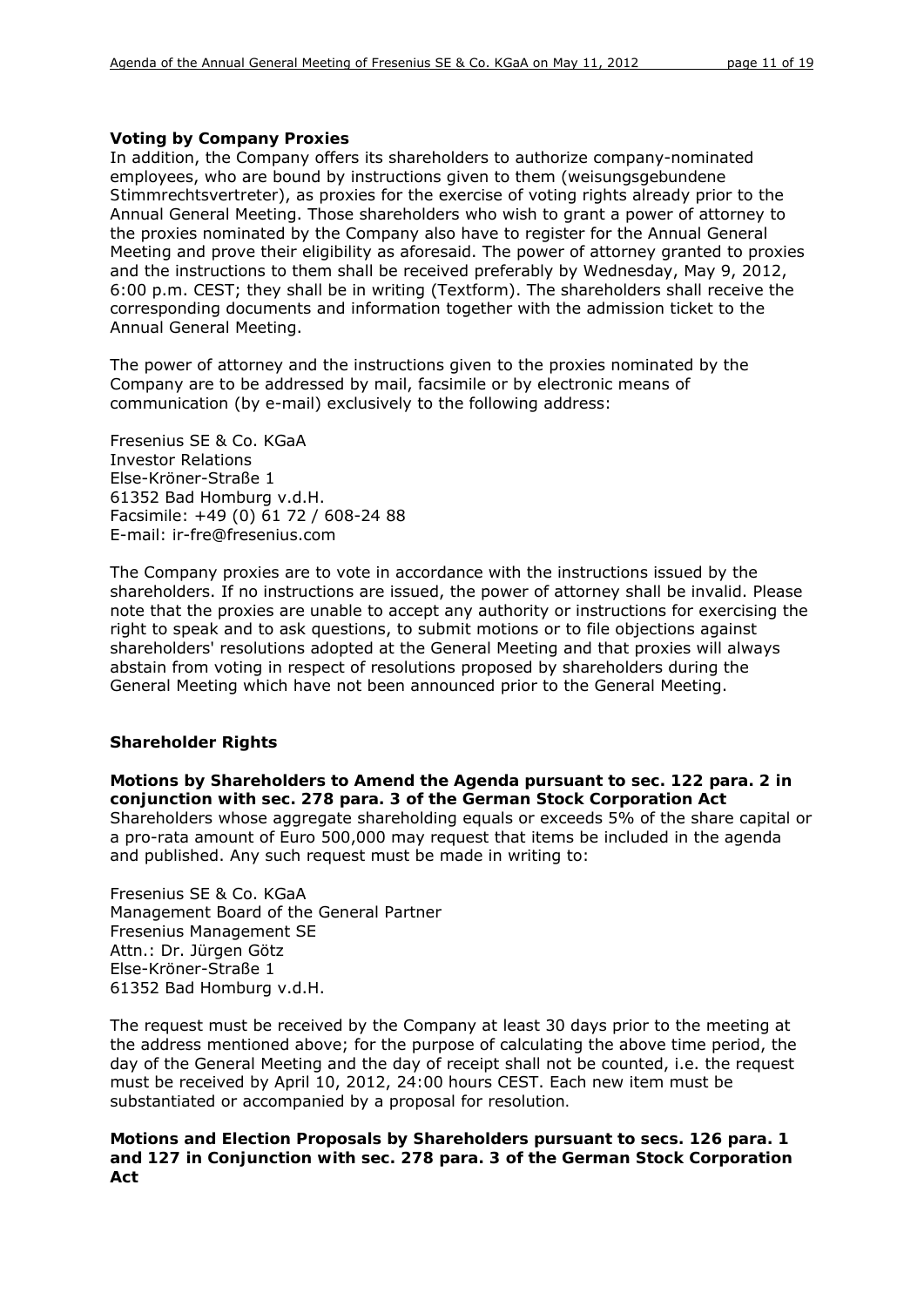Shareholders may file motions regarding individual agenda items (cf. sec. 126 para. 1 of the German Stock Corporation Act in conjunction with sec. 278 para. 3 of the German Stock Corporation Act); this also applies to proposals for the election of members of the Supervisory Board or of auditors (cf. sec. 127 in conjunction with sec. 278 para. 3 of the German Stock Corporation Act).

Pursuant to sec. 126 para. 1 in conjunction with sec. 278 para. 3 of the German Stock Corporation Act, motions by shareholders, including the shareholder's name, a statement of grounds for the motion and any comments of the management, if any, are to be made available to the relevant authorized persons listed in sec. 125 paras. 1 to 3 in conjunction with sec. 278 para. 3 of the German Stock Corporation Act (as for example shareholders, among others, who so request) in accordance with the conditions set forth therein, provided that the shareholder has sent a counter motion opposed to a proposal of the general partner and/or the Supervisory Board in respect of a certain agenda item, including a statement of grounds for the counter motion, to the company at the address set forth below, no later than 14 days prior to the General Meeting; in this context, the day of the General Meeting and the day of receipt shall not be counted, i.e. the counter motion must be received by April 26, 2012, 24:00 hours CEST. The aforementioned information must be made available via the Company's website. A counter motion need not be made available if one of the exceptions pursuant to sec. 126 para. 2 in conjunction with sec. 278 para. 3 of the German Stock Corporation Act applies. The statement of grounds need not be made available if it exceeds a total of 5,000 characters.

The right of each shareholder to make counter motions regarding the various agenda items during the General Meeting without a prior communication to the Company remains unaffected. Please note that any counter motions which have been sent to the Company in advance and in due time will only be considered in the General Meeting if they are made orally during such meeting.

No statement of grounds need be provided for election proposals made by shareholders pursuant to sec. 127 in conjunction with sec. 278 para. 3 of the German Stock Corporation Act. Election proposals need not be made available if they do not contain the name, the exercised profession and the place of residence of the nominees and, in case of an election of members of the Supervisory Board, information on their membership in other supervisory boards, the constitution of which is required by law (cf. sec. 127 sent. 3 in conjunction with sec. 124 para. 3 and sec. 125 para. 1 sent. 5 of the German Stock Corporation Act in conjunction with sec. 278 para. 3 of the German Stock Corporation Act). Pursuant to sec. 127 sent. 1 in conjunction with sec. 126 para. 2 of the German Stock Corporation Act in conjunction with sec. 278 para. 3 of the German Stock Corporation Act, there are further circumstances under which election proposals do not need to be made available via the website. In all other respects, the requirements and provisions for making motions available apply mutatis mutandis.

Any motions or election proposals of shareholders pursuant to sec. 126 para. 1 and sec. 127 in conjunction with sec. 278 para. 3 of the German Stock Corporation Act shall be sent exclusively to:

Fresenius SE & Co. KGaA Investor Relations Else-Kröner-Straße 1 61352 Bad Homburg v.d.H. Facsimile: +49 (0) 61 72 / 608-24 88 E-mail: ir-fre@fresenius.com

Any motions and election proposals of shareholders which are to be made available will be published in accordance with the aforesaid conditions on the Company's website at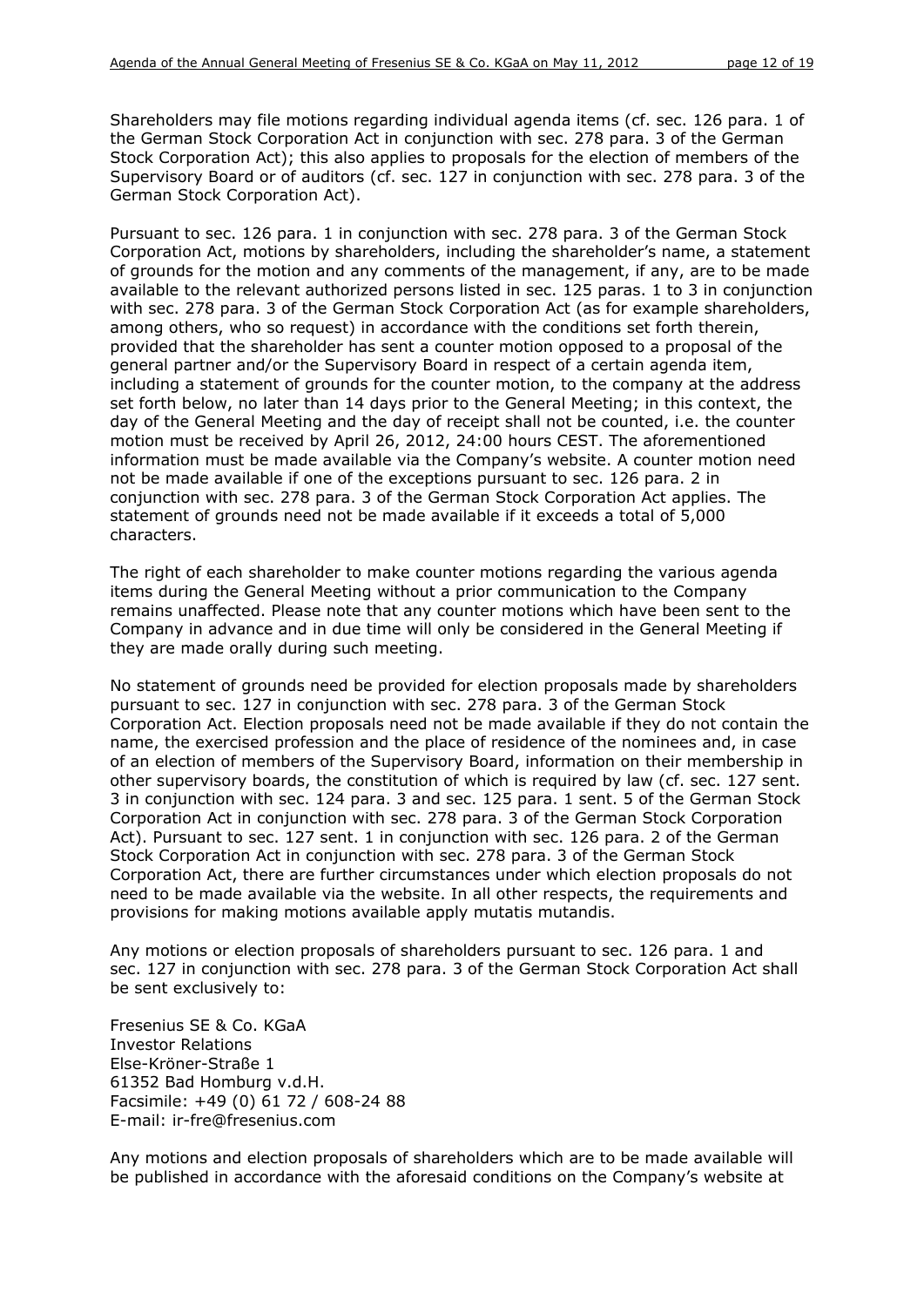[www.fresenius.com](http://www.fresenius.com/) under Investor Relations/Annual General Meeting. Comments of the management, if any, will also be published on that website.

# *Information Right pursuant to sec. 131 para 1 in conjunction with sec. 278 para. 3 of the German Stock Corporation Act*

At the General Meeting, each shareholder shall, upon request, be provided with information regarding the matters of the Company by the general partner, to the extent such information is necessary for a proper evaluation of the relevant item on the agenda (cf. sec. 131 para 1 in conjunction with sec. 278 para. 3 of the German Stock Corporation Act). The general partner's duty to provide information also extends to the Company's legal and business relationships with any affiliated company as well as to the situation of the Group and the companies included in the consolidated financial statements. Any request for information must, in principle, be made orally at the General Meeting during the discussion.

The information shall comply with the principles of conscientious and accurate accounting. The general partner may refuse to provide information under the conditions set forth in sec. 131 para. 3 in conjunction with sec. 278 para. 3 German Stock Corporate Act. Pursuant to Article 17 para. (2) of the Articles of Association, the chairman of the meeting may reasonably restrict the time granted to shareholders within the scope of their right to ask questions and to speak; in particular, he shall have the right to determine a reasonable time frame for the conduct of the General Meeting, for individual agenda items, or for individual speakers either at the beginning or during the General Meeting.

# **General Meeting Documents**

As of the day of publication of this invitation, the following documents will be available, together with this notice, for inspection by the shareholders at the offices of Fresenius SE & Co. KGaA (Else-Kröner-Straße 1, 61352 Bad Homburg v.d.H.):

- Financial statements of Fresenius SE & Co. KGaA for the year ended December 31, 2011, approved by the Supervisory Board
- Management Report of Fresenius SE & Co. KGaA for the financial year 2011
- IFRS consolidated financial statements of Fresenius SE & Co. KGaA for the year ended December 31, 2011, approved by the Supervisory Board
- IFRS group management report of Fresenius SE & Co. KGaA for the financial year 2011
- U.S. GAAP annual report 2011 of the Fresenius group, including the report of the Supervisory Board, the corporate governance declaration and the remuneration report for the financial year 2011
- Proposal of the general partner and the Supervisory Board on the allocation of the distributable profit for the financial year 2011 ended on December 31, 2011
- Explanatory report of the general partner relating to the disclosures provided in accordance with secs. 289 paras. 4 and 5, 315 para. 4 of the German Commercial Code

# **Publications on the website**

The information pursuant to sec. 124a in conjunction with sec. 278 para. 3 of the German Stock Corporation Act regarding the General Meeting (invitation, documents to be made available, forms of proxy and for issuing instructions, applications by shareholders, if applicable, among other things) as well as further explanations concerning the rights of shareholders pursuant to sec. 122 para. 2 in conjunction with sec. 278 para. 3 of the German Stock Corporation Act, and pursuant to secs. 126 para. 1, 127 and 131 para. 1 of the German Stock Corporation Act in conjunction with sec. 278 para. 3 of the German Stock Corporation Act, are made available to shareholders on the Company's website at [www.fresenius.com](http://www.fresenius.com/) under Investor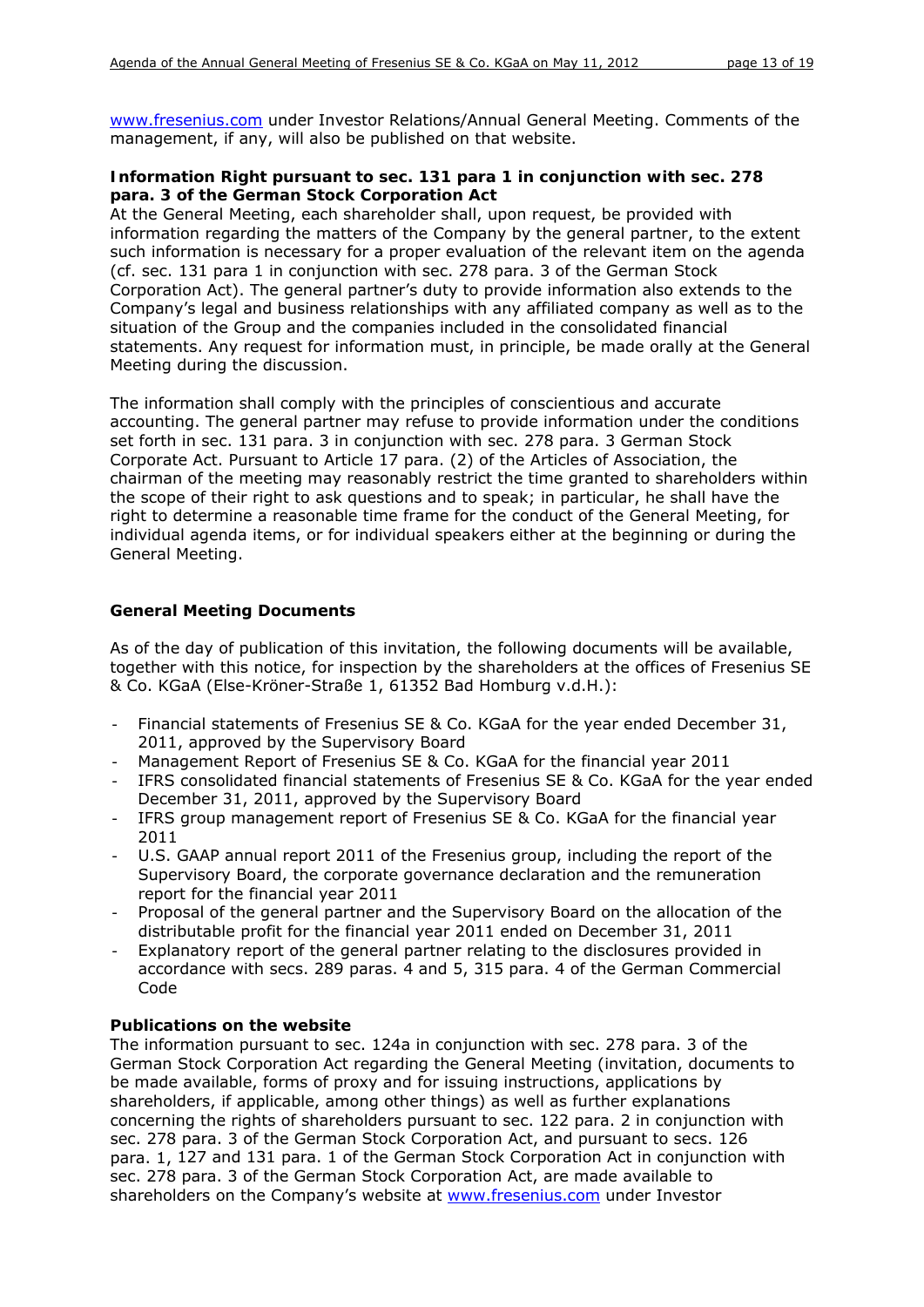Relations/Annual General Meeting. It is intended to broadcast the speech of the Chairman of the Management Board in sound and image on the Internet.

Bad Homburg v.d.H., March 2012

**Fresenius SE & Co. KGaA** 

**The General Partner Fresenius Management SE The Management Board**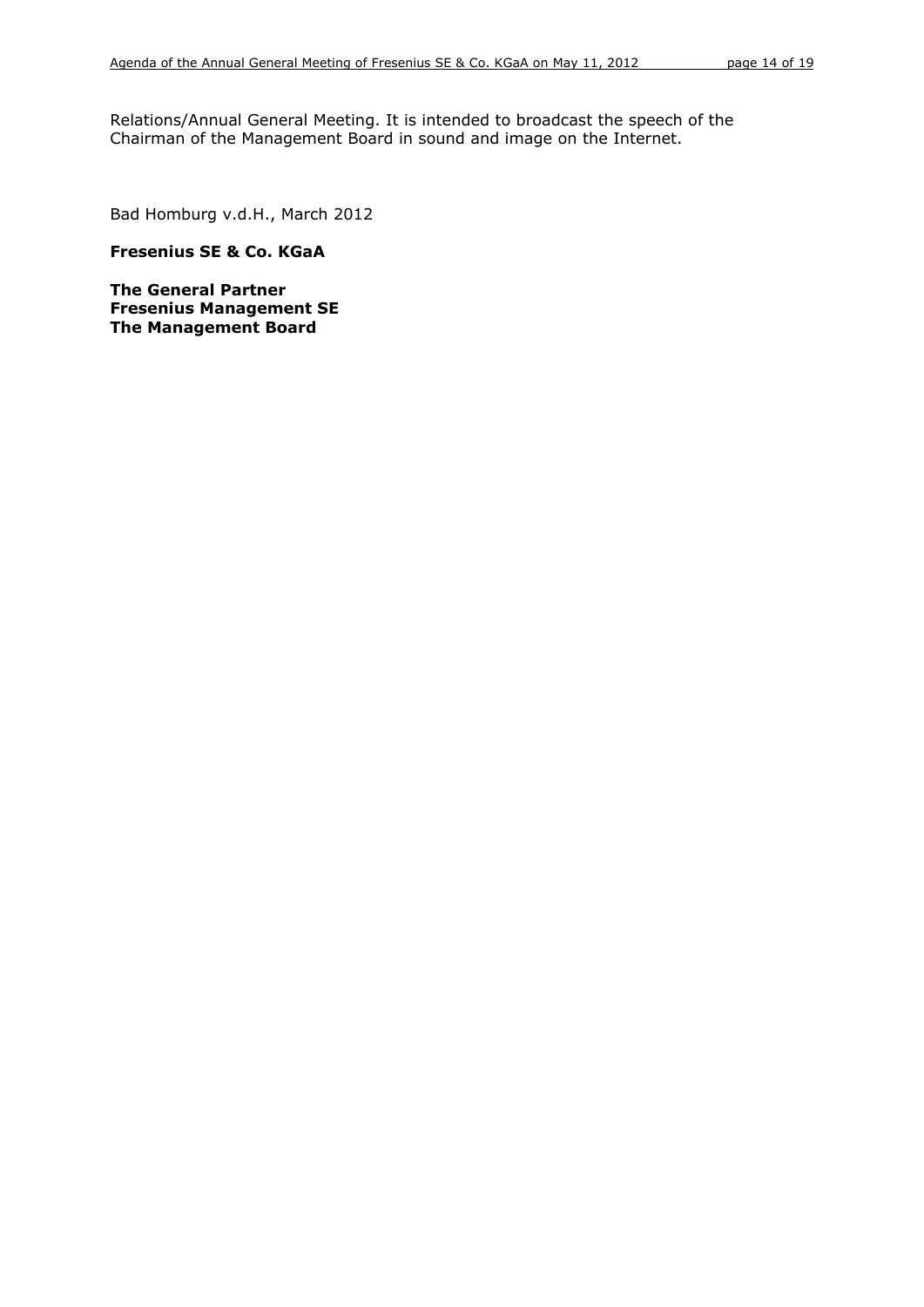# **Annex to the Invitation to the Annual General Meeting to be held on May 11, 2012**

# **General Partner's Written Report to the Annual General Meeting of Fresenius SE & Co. KGaA regarding item 9 of the Agenda:**

Adequate capital is an essential prerequisite for the Company's development. The issue of option bonds and/or convertible bonds ("Bonds") enables the Company to take advantage of attractive funding opportunities, such as access to debt at favorable interest rates.

The general partner shall be authorized to issue Bonds and a resolution to create a corresponding Conditional Capital shall be passed.

The authorization proposed under agenda item 9 is for the issue of Bonds of up to Euro 2.5 billion with option/conversion rights in respect of shares of Fresenius SE & Co. KGaA. For this purpose, up to 16,323,734 new ordinary bearer shares of Fresenius SE & Co. KGaA representing up to Euro 16,323,734.00 of the share capital are to be issued from the new Conditional Capital to be created. Upon full exercise of this authorization, this would mean that the present share capital would be increased by around 10%. The authorization is temporary and ends on May 10, 2017.

The Company is to use the German or the international capital markets, or both, and to issue euro-denominated Bonds depending on the market situation, also through its affiliated companies if necessary (with the exception of Fresenius Medical Care AG & Co. KGaA and its affiliated companies). The Bonds are also to provide for the possibility of mandatory conversions, such as in the form of an obligation to exercise the option/conversion rights. Furthermore, instead of redeeming the Bonds through shares from the Conditional Capital, a provision is also to be stipulated to deliver own shares of Fresenius SE & Co. KGaA or to pay the cash equivalent.

The portion of share capital represented by the shares to be subscribed per partial Bond may be no higher than or the nominal amount of the partial bond or equivalent to an issue price below the nominal amount. The conversion/option price must not fall short of a minimum issue price to be calculated according to an exactly prescribed method. The starting point for the calculation is the stock exchange price of the Fresenius share and its connection to the time when the Bonds are placed. Without prejudice to sec. 9 para. 1 of the German Stock Corporation Act (*Aktiengesetz*), the conversion/option price may be adjusted to preserve the value of the Bonds on the basis of an anti-dilution or adjustment clause, as provided for in the conditions underlying the Bond in question, if the Company increases the share capital before the end of the option or conversion period, granting a subscription right to its shareholders, or if the Company issues or underwrites further Bonds and does not grant subscription rights to the holders of existing option rights or conversion rights or the corresponding obligations. The Bond conditions may also make a stipulation for an adjustment to the option or conversion price to preserve the value of the rights in the case of other measures taken by the Company that may lead to a dilution of the value of the option or conversion rights or the corresponding obligations.

In principle, the shareholders have a subscription right for the Bonds of this type. In order to facilitate handling, the Bonds may also be issued to credit institutions who will be instructed to offer them for subscription to the shareholders according to their subscription rights. In some cases, however, the general partner will also be authorized to exclude subscription rights with the consent of the Supervisory Board.

According to sec. 221 para. 4 sent. 2 of the German Stock Corporation Act, the provisions of sec. 186 para. 3 sent. 4 of the German Stock Corporation Act shall apply mutatis mutandis to the exclusion of subscription rights on the issue of convertible bonds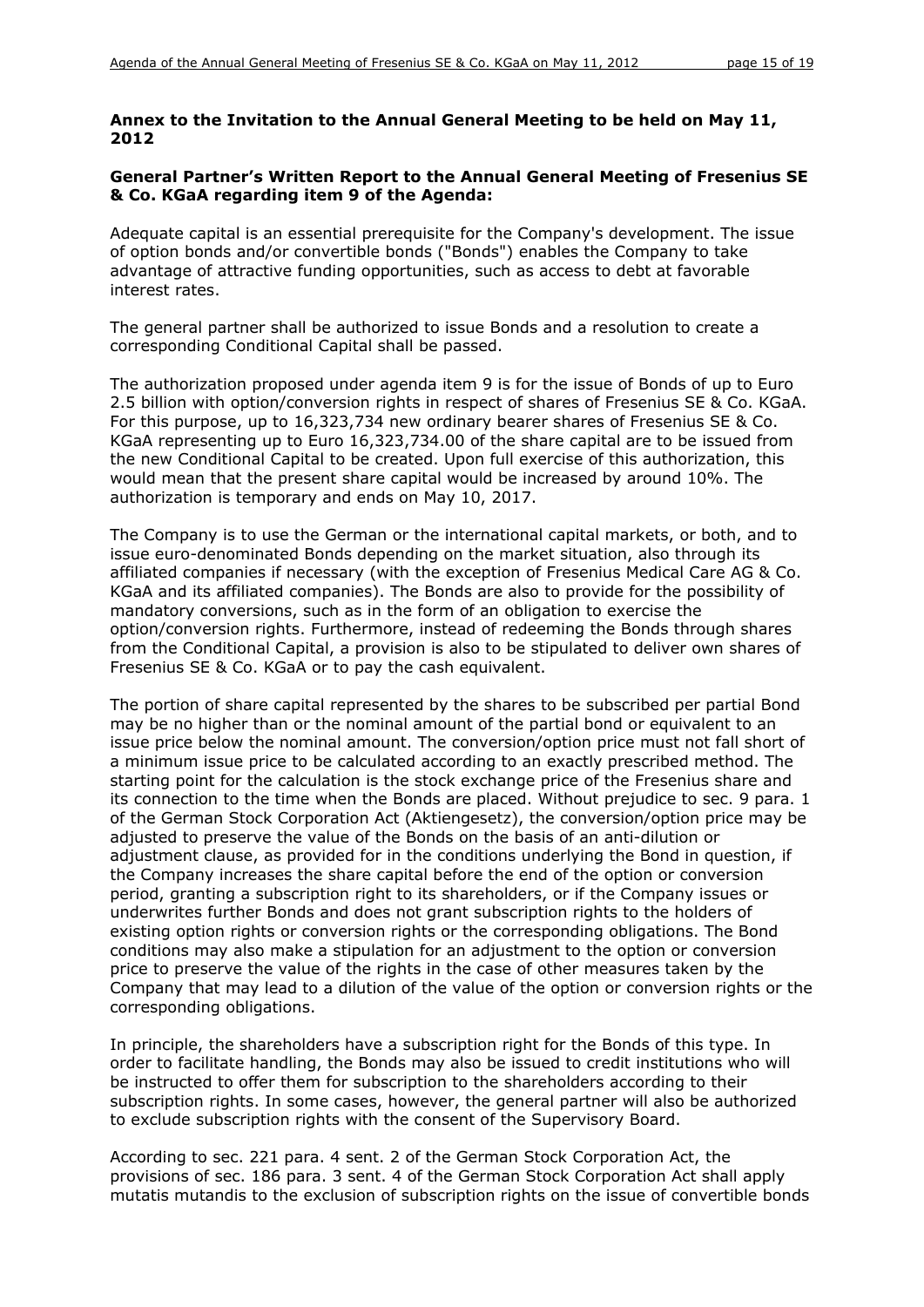and/or option bonds. The 10% limit of the share capital stipulated in this section for the exclusion of subscription rights at the time when the General Meeting adopts the resolution granting authorization to issue Bonds or – if the value is lower – at the time when the authorization is exercised, will not be exceeded due to the explicit limits placed on the authorization granted, not even together with other shares issued or sold in accordance with this statutory provision during the time that this authorization remains effective. Shares issued between the time that the resolution granting authorization to issue Bonds is adopted by the General Meeting and the time when this authorization is exercised on the basis of the Authorized Capital in accordance with Article 4 para. (4) of the Articles of Association, excluding the shareholders' subscription rights and against contributions in kind, will also be taken into account with regard to this limit. Furthermore, shares acquired before this authorization is exercised on the basis of the authorization to be granted to the general partner by this General Meeting and proposed under agenda item 10 and shares sold excluding subscription rights in accordance with sec. 71 para. 1 no. 8 in conjunction with sec. 186 para. 3 sent. 4 of the German Stock Corporation Act will also be taken into account with regard to this limit.

Placement excluding the shareholders' subscription rights makes it possible for the Company to take advantage of favorable situations on the capital market at short notice, thus achieving a significantly higher cash inflow than if the Bonds were to be placed preserving the subscription right. If subscription rights were to be granted, the success of the placement would be at risk or would involve additional effort due to the uncertainty as to whether the subscription rights would be exercised. Favorable conditions for the Company, as close as possible to market terms, can only be achieved if the Company is not bound by such conditions for an excessively long offering period. Otherwise, in order to ensure the attractiveness of the conditions and thus the chances of an issue being a success over the entire offering period, it would be necessary to make quite a substantial discount.

The shareholders' interests will be protected by the fact that the Bonds are not to be issued at a price significantly below their theoretical market value. The theoretical market value is to be calculated on the basis of recognized actuarial methods. When setting the price, the general partner will keep the discount on the stock exchange price as small as possible, taking account of the situation on the capital market. This means that the arithmetical market value of a subscription right will fall to almost zero, so that the shareholders will not suffer any significant financial disadvantages due to the exclusion of subscription rights.

The other cases proposed for the exclusion of the subscription right merely serve to simplify the process of issuing Bonds. The exclusion of fractional amounts makes sense and reflects market practice; it serves to create a manageable subscription ratio. The usual exclusion of the subscription right in favor of the holders of Bonds that have already been issued has the advantage that the conversion/option price for Bonds already issued and regularly provided with an anti-dilution mechanism does not need to be reduced. This means that the Bonds can be attractively placed in several tranches, thus allowing in total a higher cash inflow. The proposed exclusions of the subscription right are therefore in the particular interest of the Company and its shareholders.

The general partner may only exercise the authorization granted to exclude the subscription right to the extent that the total volume of Bonds issued with the exclusion of the subscription rights can be exchanged for shares in the Company whose total volume does not exceed 20% of the share capital. This limits the total scope of a Bond issue excluding subscription rights. In this way, shareholders will be given additional protection against the possible dilution of their existing holdings. Offsetting clauses ensure that the general partner does not exceed the 20% limit by additionally exercising other authorizations granted – for example in relation to Authorized Capital – and excluding the shareholders' subscription right there as well.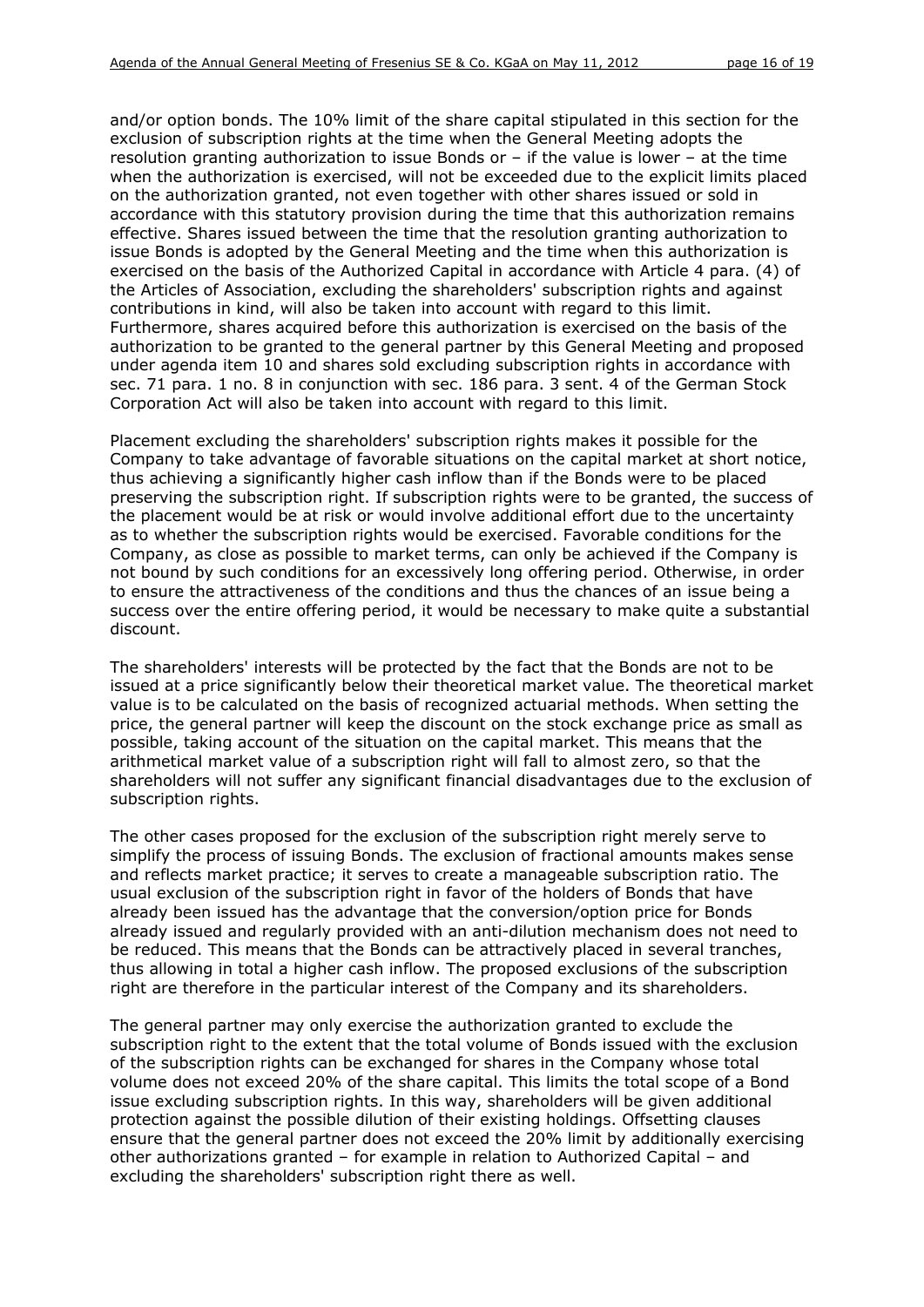The Conditional Capital IV is needed in order to fulfill the option/conversion rights to Fresenius shares associated with the Bonds.

At present there are no concrete plans to exercise the authorization to issue option bonds and/or convertible bonds. In all cases the general partner will carefully examine whether the exercise of this authorization is in the interests of the Company and its shareholders. It will report to the General Meeting each time the authorization is exercised.

### **General Partner's Written Report to the Annual General Meeting of Fresenius SE & Co. KGaA regarding item 10 of the Agenda pursuant to sec. 186 para. 4 sent. 2 in conjunction with sec. 71 para. 1 no. 8 sent. 5 German Stock Corporation Act:**

Under agenda item 10, it will be proposed to the General Meeting that the general partner be authorized to purchase and use own shares. Through this measure, it is intended to authorize the Company for the first time - in accordance with the predominant practice of large publicly listed companies in Germany - to exploit the benefits associated with the instrument of own shares in the best interests of the Company and all its shareholders. In order to achieve a maximum of flexibility in the handling of own shares, it is intended to grant the authorization for the maximum period of five years permitted under stock corporation law, i.e. until May 10, 2017.

The acquisition of own shares can be effected by way of a purchase via the stock exchange, by means of a public tender offer to all shareholders by the Company itself or an invitation to all shareholders to submit offers for sale. In the event of the last two acquisition scenarios, the shareholders can decide themselves how many shares and - if a price range is fixed also - at what price they want to tender those shares to the Company. In any case, the general partner will observe the principle of equal treatment provided for under German stock corporation law in accordance with sec. 53a of the German Stock Corporation Act when acquiring own shares. The proposed acquisition scenarios via the stock exchange, by way of a public tender offer made to all shareholders or by means of an invitation to submit offers for sale all take account of that principle.

If in the case of a public tender offer or in case of an invitation to submit sales offers the total volume of shares offered or tendered exceeds the volume of shares intended to be bought back, the Company will accept those shares on a pro-rata basis. However, it is possible to provide for a preferential acceptance of smaller numbers of shares of up to 100 shares per offering shareholder in order to prevent arithmetical fractions of shares when the quotas to be acquired are determined and to avoid small numbers of residual shares, thereby facilitating the technical execution as a whole.

In the event of an acquisition by way of a public tender offer or a public invitation to submit offers for sale, the purchase price offered or the limit values of the purchase price range per share (exclusive of incidental acquisition expenses *(Erwerbsnebenkosten)* must not exceed or fall below the average trading price of shares of the Company in the XETRA trading system (or a comparable successor system) by more than 10% on the three exchange trading days preceding the date of the publication of the offer or the public invitation to submit an offer for sale. If significant deviations from the relevant price occur after the publication of a tender offer or public invitation to submit an offer for sale, it will be possible to adjust the offer or invitation to submit such an offer, with such adjustment being based on the relevant average price on the three exchange trading days prior to the publication of any such adjustment, if any. The tender offer or invitation to submit such an offer may be subject to further conditions.

The general partner is authorized to use own shares purchased on the basis of this authorization for any purpose legally permissible and in particular for the following purposes: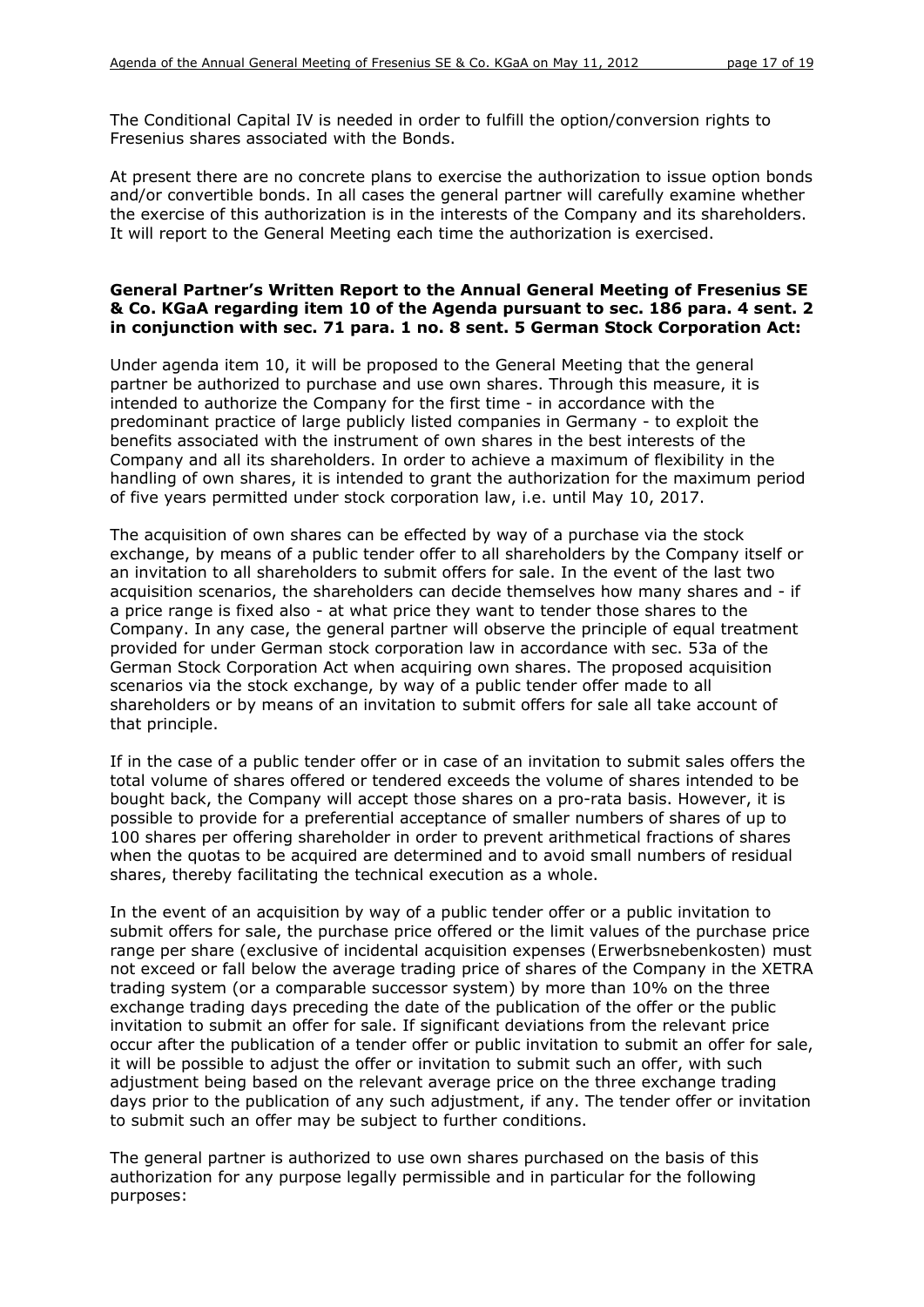The proposed authorization entitles the general partner to partially or entirely cancel (*einziehen*) own shares bought back, in accordance with common practice among large German listed companies, without a further resolution of the General Meeting being required. In this respect, it shall also be possible to cancel the shares without a capital reduction pursuant to sec. 237 para. 3 no. 3 of the German Stock Corporation Act (called a simplified procedure). The pro-rata amount of the remaining shares in terms of their share in the Company's share capital increases as a result of the cancellation of shares without a capital deduction (sec. 8 para. 3 of the German Stock Corporation Act). Consequently, it is also intended to authorize the general partner in that respect to adapt the Articles of Association to take account of the modified number of no-par value shares.

Own shares may also be sold in ways other than via the stock exchange or by means of an offer made to all shareholders, against payment in cash and to the exclusion of the subscription right. Thus, the Company will be placed in a position where it is able to react swiftly and flexibly to favorable market situations. Moreover, it will be possible to win additional domestic and foreign investors by selling shares, for example to institutional investors. In order to take appropriate account of the concept of anti-dilution protection in favor of shareholders, the aforementioned use is subject, pursuant to sec. 186 para. 3 sent. 4 of the German Stock Corporation Act, to the condition that own shares may only be sold at a price which is not significantly lower than the relevant stock exchange price at the time when the shares are sold; in this respect, the price of sale will be finally determined immediately prior to the disposal itself. Additionally, the permitted sales volume is limited in such case to 10% of the Company's existing respective share capital at the effective date of the authorization or - if such value is smaller - at the time when the authorization is exercised. The shareholders are thereby given the general opportunity to maintain their shareholding quota by way of a parallel acquisition of shares in the Company via the stock exchange at comparable conditions. For the purposes of anti-dilution protection, the authorized volume shall be reduced by the prorata amount of the share capital allocable to such shares of the Company, or to which conversion and/or option rights or obligations resulting from bonds relate, which have been issued or disposed of otherwise, to the exclusion of the subscription right, during the term of this authorization in accordance with sec. 186 para. 3 sent. 4 of the German Stock Corporation Act applied directly, analogously or mutatis mutandis

Furthermore, it will also be possible to use own shares against contributions in kind within the scope of business combinations and upon acquisition of companies and other assets, excluding the shareholders' subscription right. In particular in the international globalised market of corporate transactions, it is not infrequent that a delivery of liquid shares is requested as a consideration. In this context, interesting opportunities can arise for using the Company's shares as a liquid consideration. The Company continuously monitors the market regarding potential opportunities to further strengthen the Company's position on the market in the best interests of the Company and its shareholders by way of such acquisition opportunities. By using the Company's own shares, such transactions can be executed flexibly and quickly, without having to consult the General Meeting, which is often not possible due to time constraints. Additionally, such transactions can materially contribute to conserving the Company's liquidity. Therefore, such opportunity of using own shares lies in the overall interests of the Company and its shareholders. In determining the valuation ratios, the general partner will additionally take care that the interests of shareholders are reasonably safeguarded.

The authorization further provides that own shares in lieu of the utilization of a conditional capital of the Company can also be issued, excluding the subscription right of shareholders, to employees of the Company and its affiliated companies, including members of the management of affiliated companies, and used to fulfill options or obligations to purchase shares of the Company granted or to be granted to employees of the Company or its affiliated companies as well as members of the management of